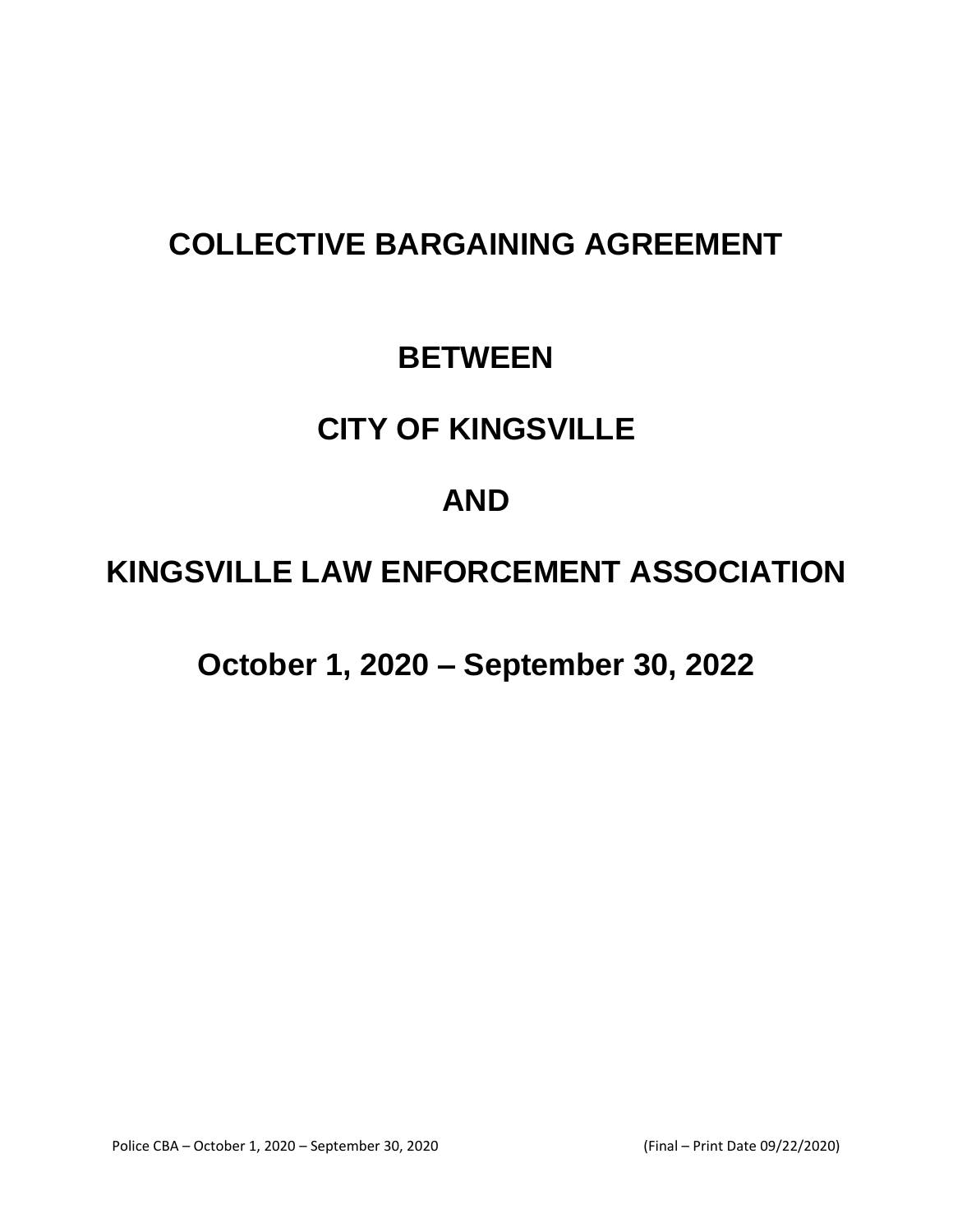| <b>Table of Contents</b> |  |
|--------------------------|--|
| <b>ARTICLE 1</b>         |  |
| <b>ARTICLE 2</b>         |  |
| <b>ARTICLE 3</b>         |  |
| <b>ARTICLE 4</b>         |  |
| <b>ARTICLE 5</b>         |  |
| <b>ARTICLE 6</b>         |  |
| <b>ARTICLE 7</b>         |  |
| <b>ARTICLE 8</b>         |  |
| <b>ARTICLE 9</b>         |  |
| <b>ARTICLE 10</b>        |  |
| <b>ARTICLE 11</b>        |  |
| <b>ARTICLE 12</b>        |  |
| <b>ARTICLE 13</b>        |  |
| <b>ARTICLE 14</b>        |  |
| <b>ARTICLE 15</b>        |  |
| <b>ARTICLE 16</b>        |  |
| <b>ARTICLE 17</b>        |  |
| <b>ARTICLE 18</b>        |  |
| <b>ARTICLE 19</b>        |  |
| <b>ARTICLE 20</b>        |  |
| <b>ARTICLE 21</b>        |  |
| <b>ARTICLE 22</b>        |  |
| <b>ARTICLE 23</b>        |  |
| <b>ARTICLE 24</b>        |  |
| <b>ARTICLE 25</b>        |  |
| <b>ARTICLE 26</b>        |  |
| <b>ARTICLE 27</b>        |  |
| <b>ARTICLE 28</b>        |  |
| <b>ARTICLE 29</b>        |  |
| <b>ARTICLE 30</b>        |  |
| <b>ARTICLE 31</b>        |  |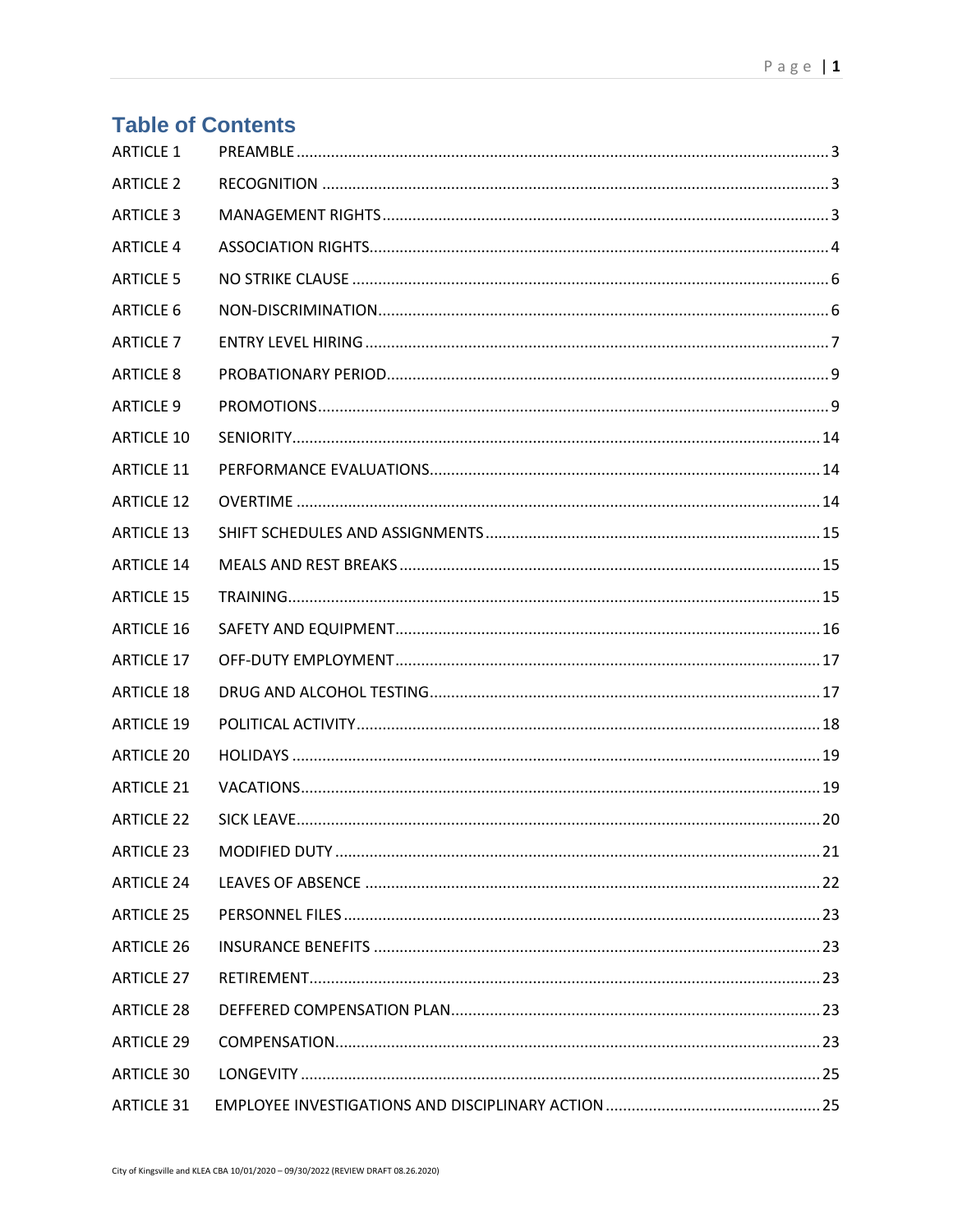| <b>ARTICLE 34</b> |  |
|-------------------|--|
|                   |  |
| <b>ARTICLE 36</b> |  |
|                   |  |
|                   |  |
|                   |  |
|                   |  |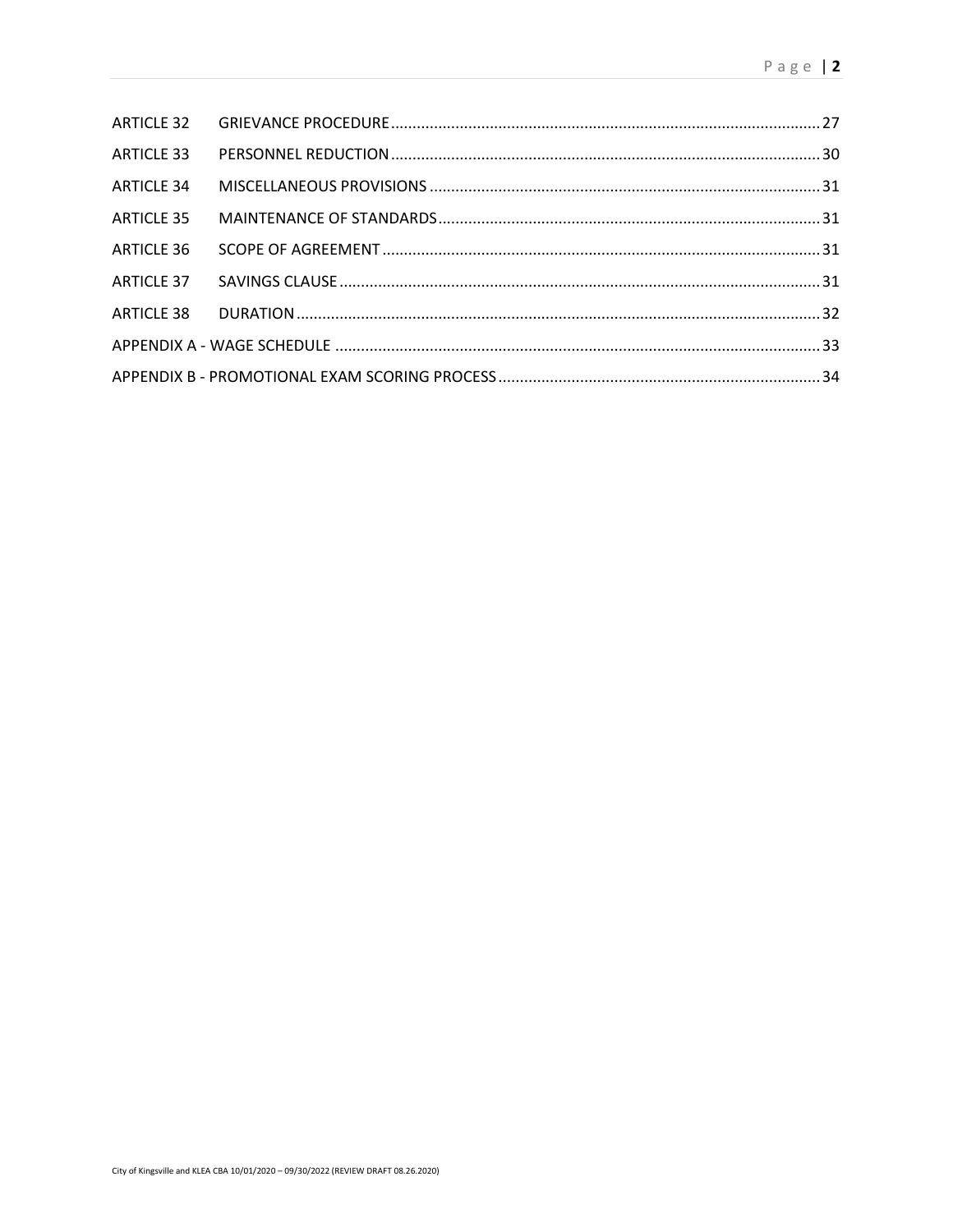### <span id="page-3-0"></span>**ARTICLE 1 PREAMBLE**

This Agreement between the City of Kingsville, Texas, hereinafter referred to as the "employer" or the "City," and the Kingsville Law Enforcement Association, hereinafter referred to as the "officers", "employees" or the "Association," is entered into in order to meet the statutory mandate of Chapter 174 of the Local Government Code.

### <span id="page-3-1"></span>**ARTICLE 2 RECOGNITION**

The Employer recognizes the Kingsville Law Enforcement Association as the sole and exclusive representative of the members of the bargaining unit, consistent with the provision of the Texas Fire and Police Employee Relations Act.

### <span id="page-3-2"></span>**ARTICLE 3 MANAGEMENT RIGHTS**

It is expressly agreed that all management rights which ordinarily vest in and are exercised by the Employer\*, except those which are clearly and expressly relinquished herein by the Employer, shall continue to vest exclusively in and be exercised exclusively by the Employer. The Employer shall retain all powers, duties, and rights established by Constitutional provision, State statute, City ordinance, City Charter or other source of law, and departmental rules, standing orders and/or instructions, and retains the power to act or not to act as it deems appropriate. This shall include, but not be limited to, the right to:

- 1. Manage, determine, and control the use, location, and delivery of City services, City equipment, property, facilities and City operations, direct the work forces and City affairs.
- 2. Determine Police Department's activities and set forth all standards and types of service offered to the public.
- 3. Allocate and assign work to police officers, assign officers to shift, to determine the number of shifts, hours of work, starting time, and schedule all of the foregoing. The city retains the right to establish, modify, or change any shifts, starting times and/or work schedules.
- 4. The City retains the right to direct police activities, including determination of qualification, the right to hire, promote, suspend, discipline, discharge and transfer employees, and to determine the size of the work force and to curtail activity when necessary, by laying off police officers due to lack of work or for other reasons in the judgment of the Employer, the right to recall employees from layoff, except as specifically limited by the terms of this agreement, the right to set and administer policy regarding wages and fringe benefits, including, but not limited to, retirement contributions, scope of insurance and City's participation in cost, if any, number of days of vacation, sick leave and designated holidays, and to modify same at its discretion, to the extent not inconsistent with this agreement.
- 5. Determine services and police tasks to be performed and methods, schedules, standards, means and processes of the work, changes, or the institution of new and/or improved methods.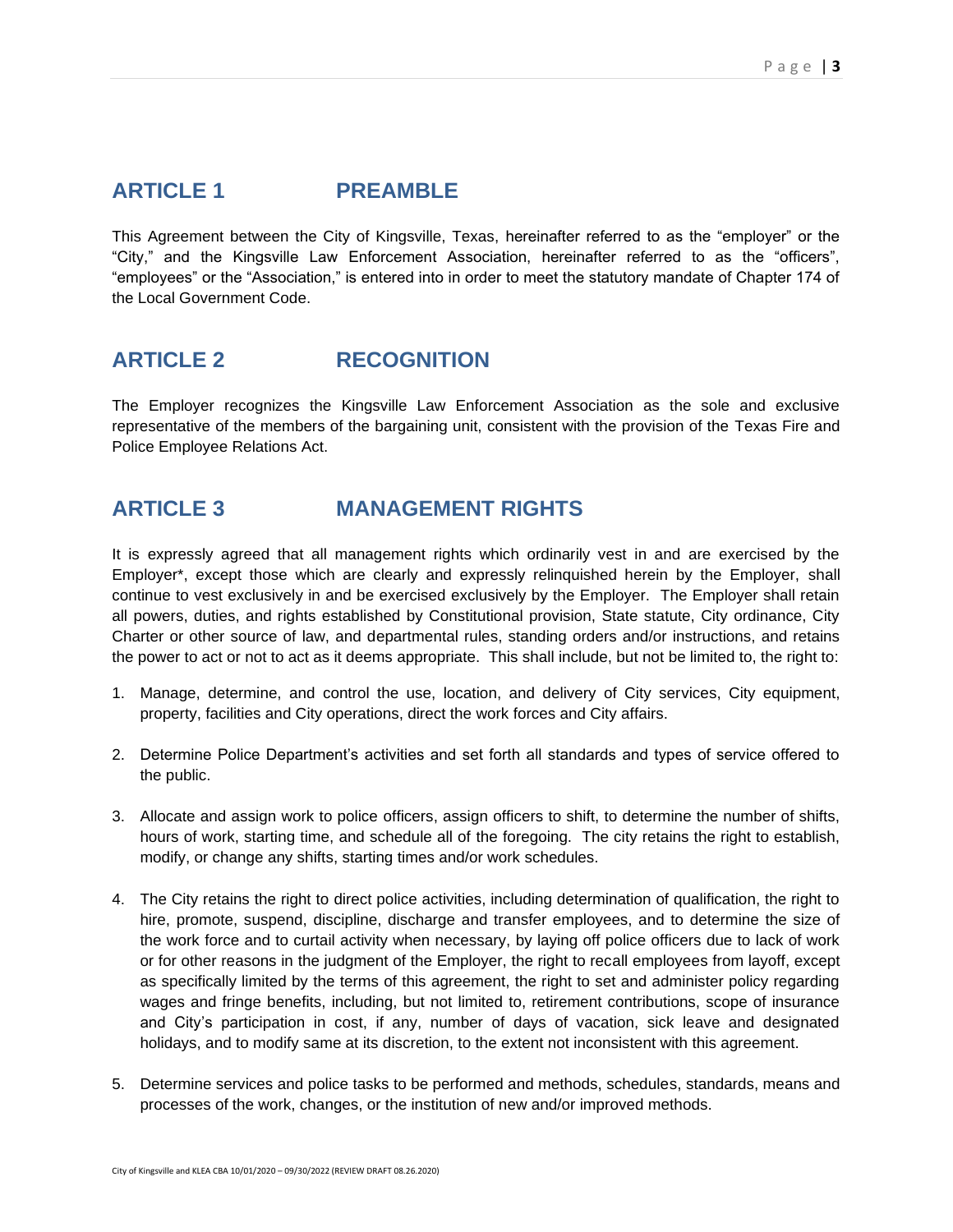- 6. Adopt and put into effect City and Police Department rules and regulations, performance and discipline rules, regulations and penalties for violation thereof.
- 7. Use civilians in the Police Department to perform duties which do not require sworn officers. Civilians performing these duties are not subject to the terms of his Agreement.
- 8. The City shall have exclusive authority to transfer any governmental operations now conducted by it to another unit of government. Upon such transfer, all agreements are terminated, including this agreement as pertaining to personnel of the department affected by the transfer.
- 9. The City reserves the right to use personnel from the Police Department and the Fire Department interchangeably during natural disasters and civil disorders.

The rights listed above are not all inclusive, but enumerate, by way of illustration, the type of rights which belong to the Employer; and any other rights, powers, or authority the employer had prior to the signing of this Agreement are retained by the employer, except those which are clearly and specifically relinquished in this Agreement.

\*The employer and the association agree that the police officers of the City of Kingsville work directly under the supervision of the chief of police or his designee.

### <span id="page-4-0"></span>**ARTICLE 4 ASSOCIATION RIGHTS**

#### **Section 1 Recognition**

The City hereby recognized the Kingsville Law Enforcement Association as the sole and exclusive collective bargaining agent for the unit consisting of all sworn Police Officers, except the Chief.

#### **Section 2 Payroll Deductions**

1. The City shall deduct monthly Association dues from each individual member who has voluntarily authorized Association dues deduction. The City shall not deduct dues or other funds for any other "association" as set defined in Chapter 174, Local government Code. Any individual member of the bargaining unit wishing to voluntarily withdraw his authorization for Association dues deductions must sign the appropriate form and submit it to the Human Resource Department, two weeks before the payday on which the change is to be effective. The employee shall notify the Association in writing if he or she revokes or adds his authorization for dues deduction within thirty (30) days from the revocation or addition of the deduction. The amount of deductions shall be the amount set forth in any deduction authorized by individual members or letters of request signed by the President of the Association. Any dues deductions set forth herein already previously authorized by a member shall be automatically increased by the City upon any letter signed by the President of the Association and stating that such increase has been approved consistent with the Constitution and Bylaws of the Association. Such letter altering the amount of Association dues shall be submitted no later than thirty (30) days prior to the beginning of the effective pay period. The Human Resource Director may require the Association President to present a copy of the Association minutes indicating approval of the dues change. All amounts deducted pursuant to this Article shall be paid to the legally designated representative of the Association in accordance with reasonable procedures established by the City. The City shall provide the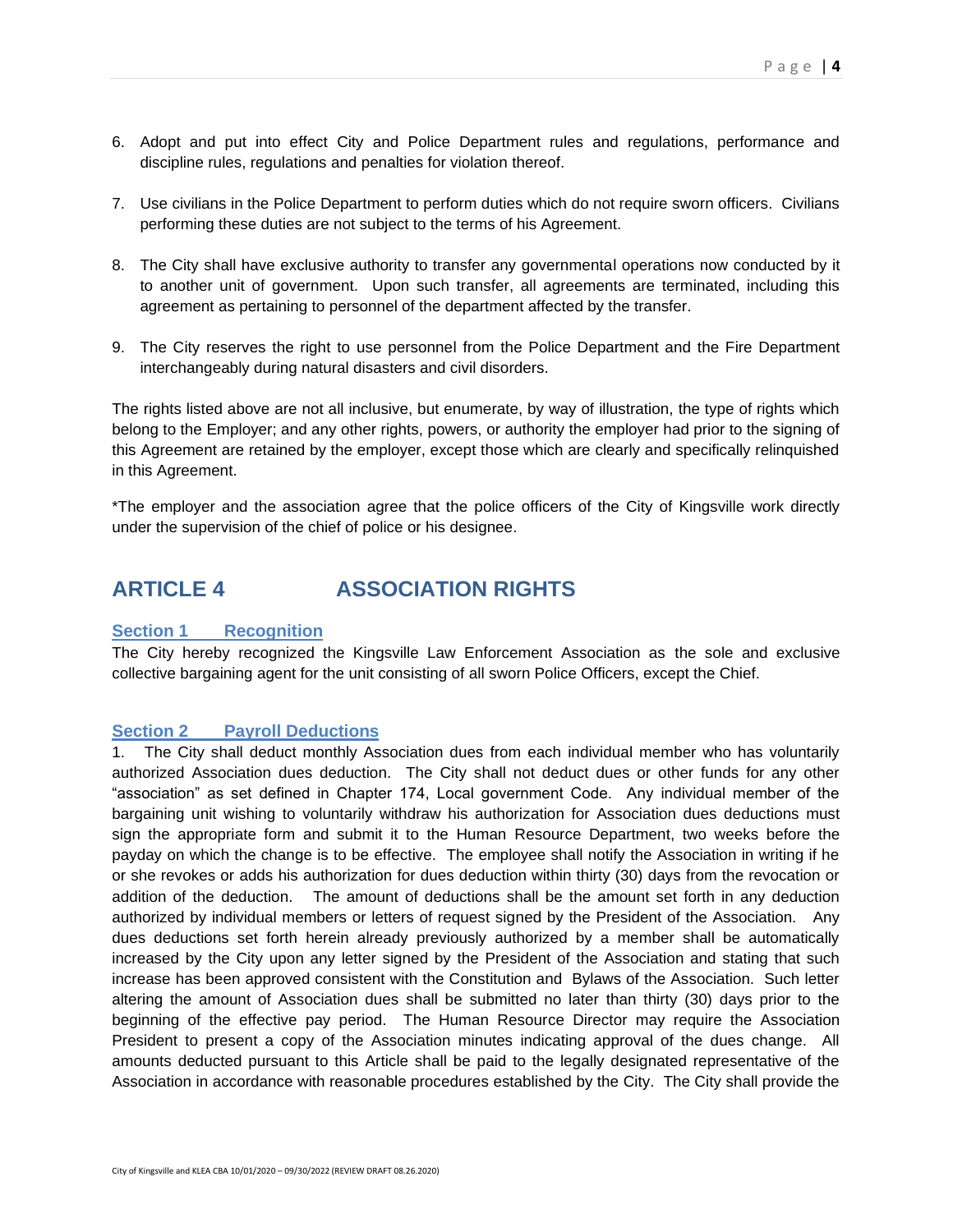Association with a list of members from whom it has deducted dues within thirty (30) days after each payday.

2. The City shall deduct on a city-approved form the monthly Association political action committee contributions from each individual member who has voluntarily authorized an Association political action committee deduction. Any individual member of the bargaining unit wishing to voluntarily withdraw his authorization for an Association political action committee deduction must sign the appropriate form and submit it to the Human Resource Department, two weeks before the payday on which the change is to be effective. The employee shall notify the Association in writing if he or she revokes or adds his authorization for political action committee deduction within thirty (30) days from the revocation or addition of the deduction. The amount of deductions shall be the amount set forth in any deduction authorized by individual members. All amounts deducted pursuant to this Article shall be paid to the legally designated treasurer of the Association political action committee in accordance with reasonable procedures established by the city. The City shall provide the Association with a list of members from whom it had deducted political action committee contributions within thirty (30) calendar days after each payday.

#### **Section 3 Time Off for Association Business**

1. When off duty, the Executive Board members shall have the right to visit the premises of the Police Department for the purpose of administering this Agreement. Such visits shall be conducted in a manner so as not to interfere with the functions of the Department.

2. The Association's negotiating team, not to exceed three (3) members, shall be permitted without loss of pay to attend negotiating sessions with City representatives, where such sessions or meetings are scheduled during working hours; or shall be given time off without loss of pay for the scheduled night shift immediately preceding such negotiating sessions. The parties will work together for attendance at negotiating sessions while minimizing overtime for the Police Department.

3. By January 31st, each member of the Association shall turn into the Human Resource office notice of their contribution of up to five (5) hours of accrued vacation leave or compensatory time to a pool to be known as the "Association Leave Pool." This pool may be used by the Association to receive time off with pay to attend scheduled state and national association board meetings, conventions and training programs; labor and police related training programs; arbitration and grievance hearings of members by elected Association official or representatives; and other Association–related activities. The Association President shall notify the Chief and Human Resources in writing at least five (5) working days in advance of any requested use of the leave pool. Such requests by the Association shall not be unreasonably refused. The Chief may order any Association members using the leave pool to report for duty as assigned by the Chief during an emergency situation.

#### **Section 4 Bulletin Boards**

The Association has the exclusive right to maintain one (1) bulletin board at the police station in a site designated by the Chief. The bulletin board shall be located in a conspicuous location. The board may be used for the following notices: (1) Association elections, (2) reports for Association committees, (3) rulings or policies of the State or national Association, and (4) Legislative enactments and judicial decisions affecting public employee labor relations. The Chief must approve in advance all materials to be posted on the bulletin board, and will disapprove of any posting which does not meet the criteria listed above in this subsection. The Association President must approve and sign off in advance on any posting on the Association bulletin board. The Chief shall not unreasonably withhold his approval of postings. The City shall not allow any other "association" as defined in Chapter 174, Local government Code, to maintain a bulletin board.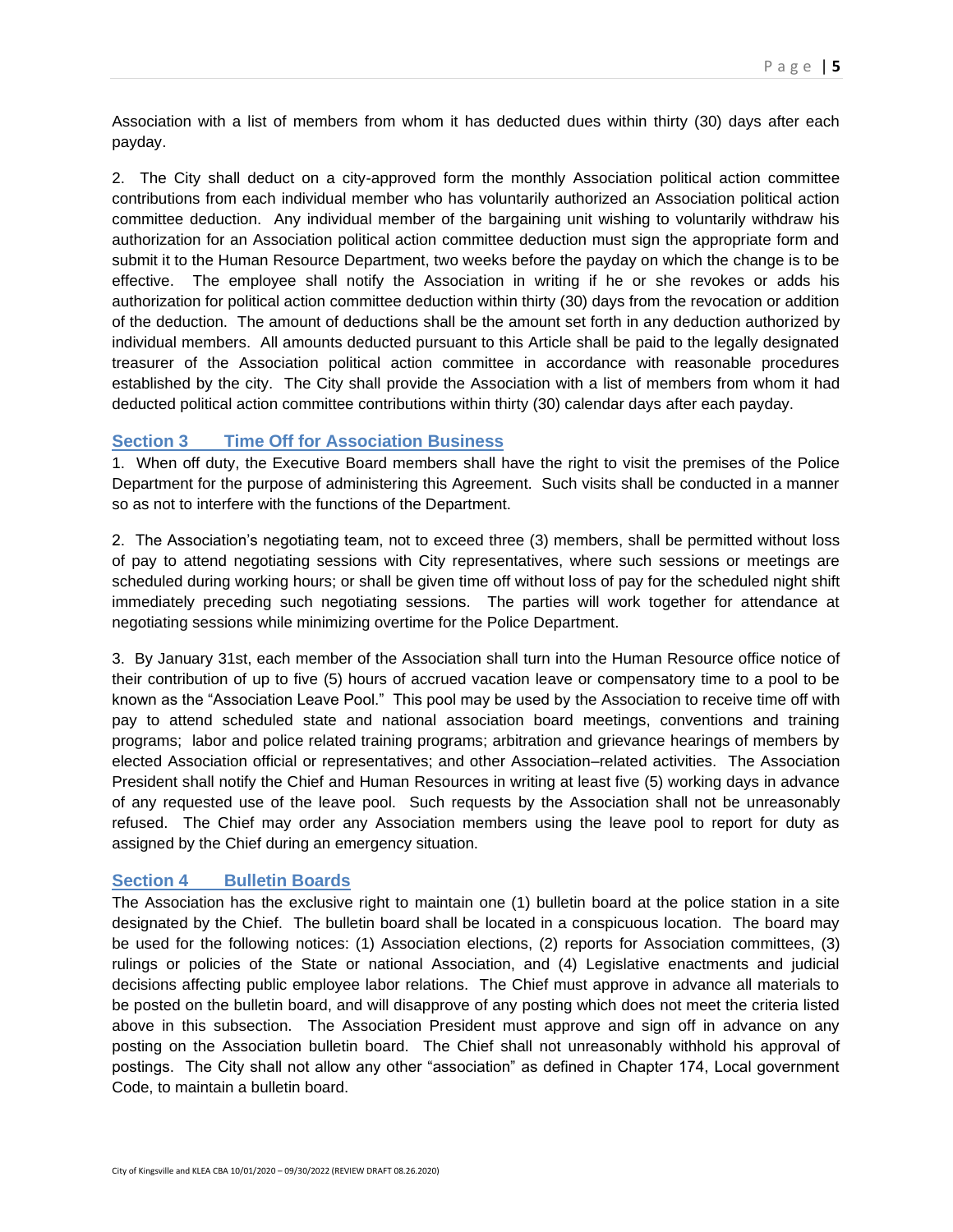### **Section 5 Pre-emption of Chapter 143**

To the extent that any provision of this article conflicts with or changes Chapter 143 or any other statute, executive order, local ordinance or rule, this Agreement shall supersede such provisions, as authorized by Section 174 of the Texas Local Government Code.

### <span id="page-6-0"></span>**ARTICLE 5 NO STRIKE CLAUSE**

#### **Section 1 Strike: Definition**

"Strike" means, whether done in concert or individually, a failure to report to duty, the willful absence from ones position, the stoppage of work, or the abstinence in whole or in part from the full, faithful, and proper performance of the duties of employment (including, but not limited to "slowdowns," "blue flu," "sickouts," "enhanced enforcement," "ticket blitzes," the intentional failure to make arrests and sympathy strikes), for the purpose of inducing, influencing, or coercing a change in the conditions, compensation, rights, privileges, or obligations of employment.

#### **Section 2 No Strike**

Neither the Association nor any employee shall cause, counsel or permit members to strike, slow down, disrupt, sickout, blue flu, impede or otherwise impair the normal functions of the Department; nor to refuse to cross any picket lines by whomever established, nor to engage in any sympathy strike.

#### **Section 3 Discipline**

Any or all employees who violate any provision of the law prohibiting strikes or any provision of the Article may be dismissed or otherwise disciplined by the Employer, without recourse to the grievance procedure.

#### **Section 4 Consequences of Illegal Strike**

In the event of a strike as prohibited by this Article, the employer may permanently replace striking bargaining unit members, and the Association shall publicly disavow the action by posting a notice at the Police department and issuing a press release to the media stating the strike is unauthorized and unsupported by the Association.

The Association shall in good faith promptly direct in writing, verbally, or both, the members of the bargaining unit to return to work notwithstanding the existence of any strike and use every reasonable effort in cooperation with the City to terminate the strike.

The Association's failure to comply with the above conditions, in the event of a strike in which members of the bargaining unit participate, shall be grounds for the City to terminate this Agreement and cease recognition of the Association.

### <span id="page-6-1"></span>**ARTICLE 6 NON-DISCRIMINATION**

The City and the Association both agree not to discriminate against any employee for their lawful activity on behalf of, or membership or non-membership in, the Association. Nothing in this Agreement shall interfere with any employee's right to pursue allegations of discrimination based on race, creed, color, national origin, religion, age, sex/gender, sexual orientation or disability under federal or state law.

The City shall provide the following to all police officers:

a) City of Kingsville Civil Service Rules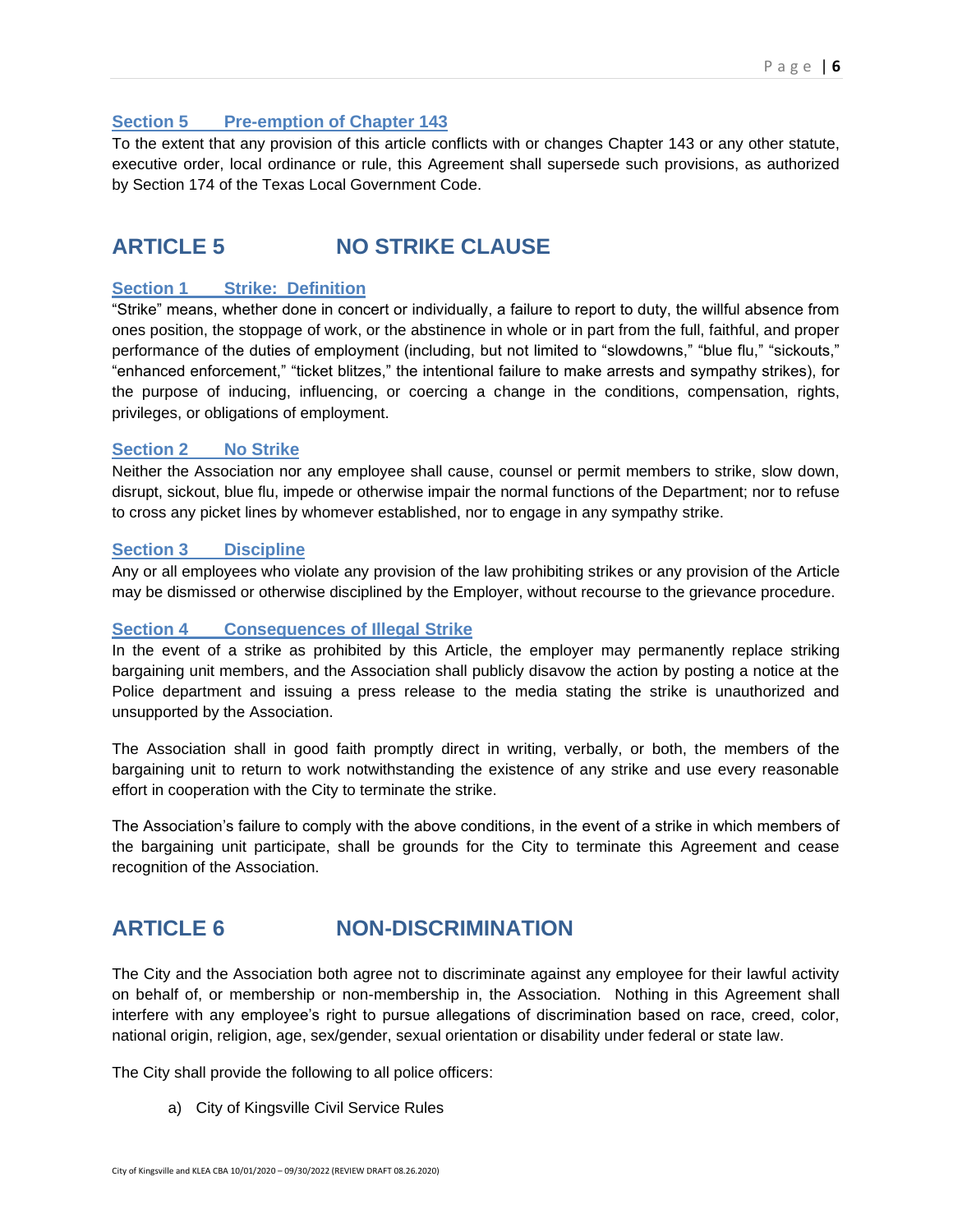- b) City of Kingsville Police Department Manual
- c) City of Kingsville Administrative Policies and Procedures Manual
- d) A copy of this agreement

The City shall not dominate, interfere, or assist in the formation, existence or administrations of any employee organization which is qualified to be a collective bargaining agent for police officers; or contribute financial support to any such organization.

Neither the City nor the Association shall engage in the following practices:

- 1. Interfere with, restrain, or coerce employees in the exercise of rights granted by TLGC Chapter 174 or in this agreement;
- 2. Encourage or discourage membership in any employee organization by discrimination in hiring, tenure, training or other terms and conditions of employment;
- 3. Discharge or otherwise discriminate against any employee because he has filed an affidavit, petition, grievance, or complaint, or given any information or testimony alleging violations of this agreement.
- 4. Discriminate against any employee because of association, non-association, or affiliation or discriminate in the application or interpretation of this agreement.
- 5. Cause or attempt to cause an employee to discriminate against another employee because of the employee's membership or non-membership in any employee organization, or attempt to cause the City to violate any rights of the employee.

The city recognizes its responsibility to a consistent interpretation and application of Departmental Rules and regulations, Special Directives, and Orders which govern the conduct of employees. The city shall take into account the circumstances surrounding the incident, the nature of the violations, the employee's record of discipline, and the employee's record of performance and conduct.

The Association recognizes its responsibility as bargaining agent and agrees to fairly represent all employees in the bargaining unit.

If the employee elects to pursue a non-contractual remedy for discrimination, it shall constitute a waiver of the right to pursue that complaint through the grievance and arbitration process provided by this agreement.

### <span id="page-7-0"></span>**ARTICLE 7 ENTRY LEVEL HIRING**

#### **Section 1 Entry-Level Hiring**

1. The City shall follow entry-level hiring processes as mandated by Chapter 143. Each applicant must successfully complete the following:

- a. Written examination
- b. Physical fitness examination
- c. Background Investigation
- d. Panel Interview (panel to be appointed by the Chief and will include two (2) interviewers from the Association)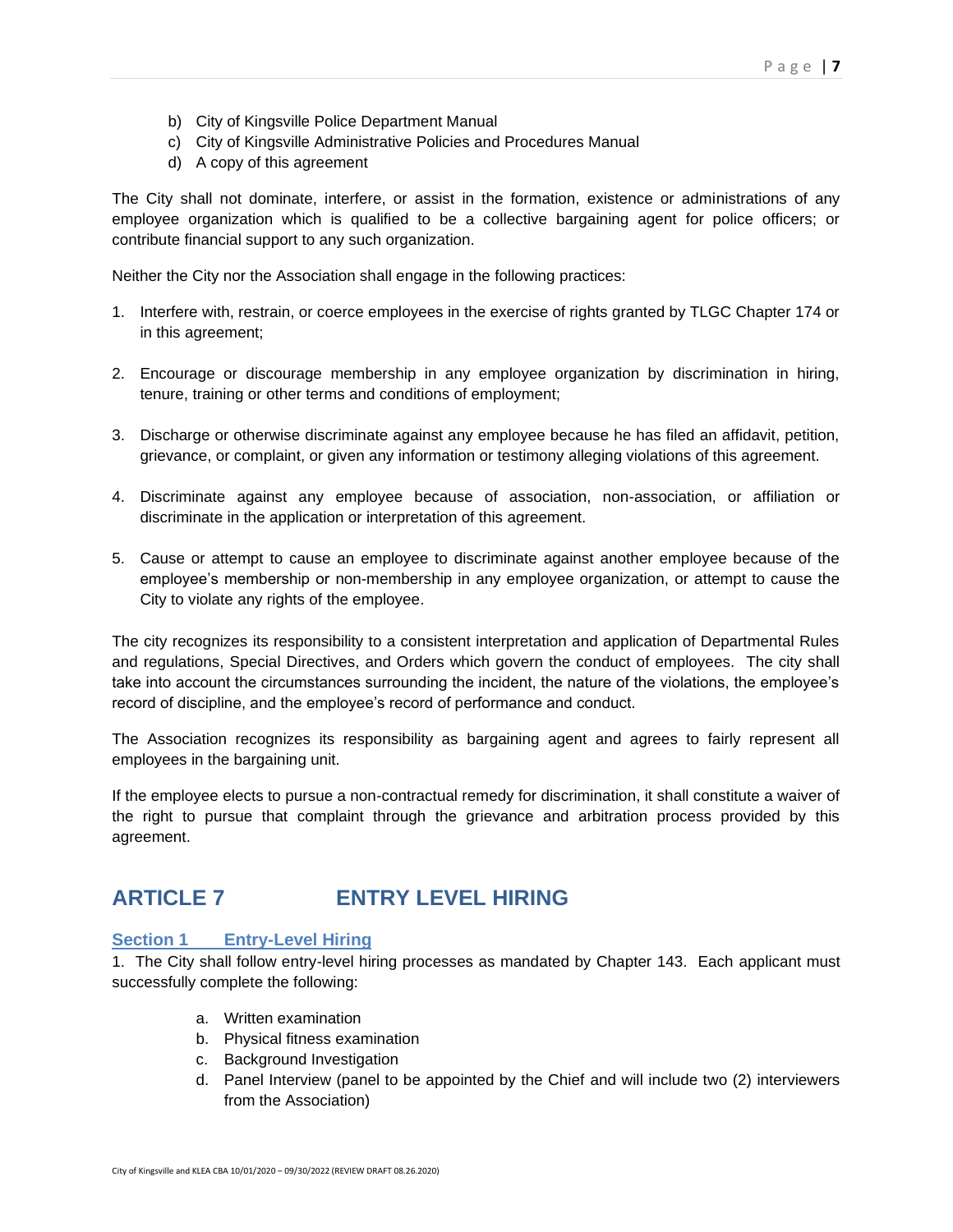- e. Medical examination
- f. Drug test
- g. Psychological examination

2. Alternate Level Hiring Process

A. Applicants qualifications: The Chief, without regard to the existence of or requirements for any eligibility list for beginning positions in the Department, may appoint applicants to police officer positions provided the applicant meets the following minimum requirements:

- a. Has a current TCOLE peace officer intermediate certification
- b. Is employed or has been employed for at least three (3) continuous years as a law enforcement officer commissioned by TCOLE and
- c. Has actively worked as a law enforcement officer within the twelve (12) months preceding his application

B. Applicant qualifications: The Chief, without regard to the existence of or requirements for any eligibility list for beginning positions in the Department, may appoint applicants to police officer positions provided the applicant meets the following minimum requirements:

- a. Active City of Kingsville Reserve Police Officer for minimum of 12 months.
- b. Has a current minimum TCOLE peace officer basic certification
- c. Completion of Section 1 Entry-Level Hiring processes (b-g)
- d. Officers hired through this process are required to complete in-house training as mandated by Police Chief of all new hire and alternate hire personnel.

#### **Section 2 Entry Requirements for Alternate/Lateral Hires/Reinstated Officers**

Each applicant must successfully complete requirements, as determined by the Chief of Police to include a Panel Interview as outlined in Section 1.1(d).

#### **Section 3 Salary and Promotion Opportunities**

Compensation and promotion opportunities for a Reinstated Officer or Lateral entry Officer shall be as follows:

The beginning salary of officers appointed under this alternate hiring/Lateral Entry or Reinstated Officer process may be equal to the 37 month Police Officer salary. Officers will not be eligible to receive credit for prior service with the Kingsville Police Department to attain Step D of the wage plan until completion of 12 months of new service. These officers shall become eligible to take the Corporal examination 24 months after completion of probation. These officers shall be treated as new employees for all other purposes, including seniority, benefits and eligibility for promotion.

#### **Section 4 Other Provisions**

Applicants who are appointed must successfully complete an in-service training program specifically designed for applicants who are hired in accordance with this alternate hiring process. The applicant must also complete a field training period designed for applicants who are hired in accordance with this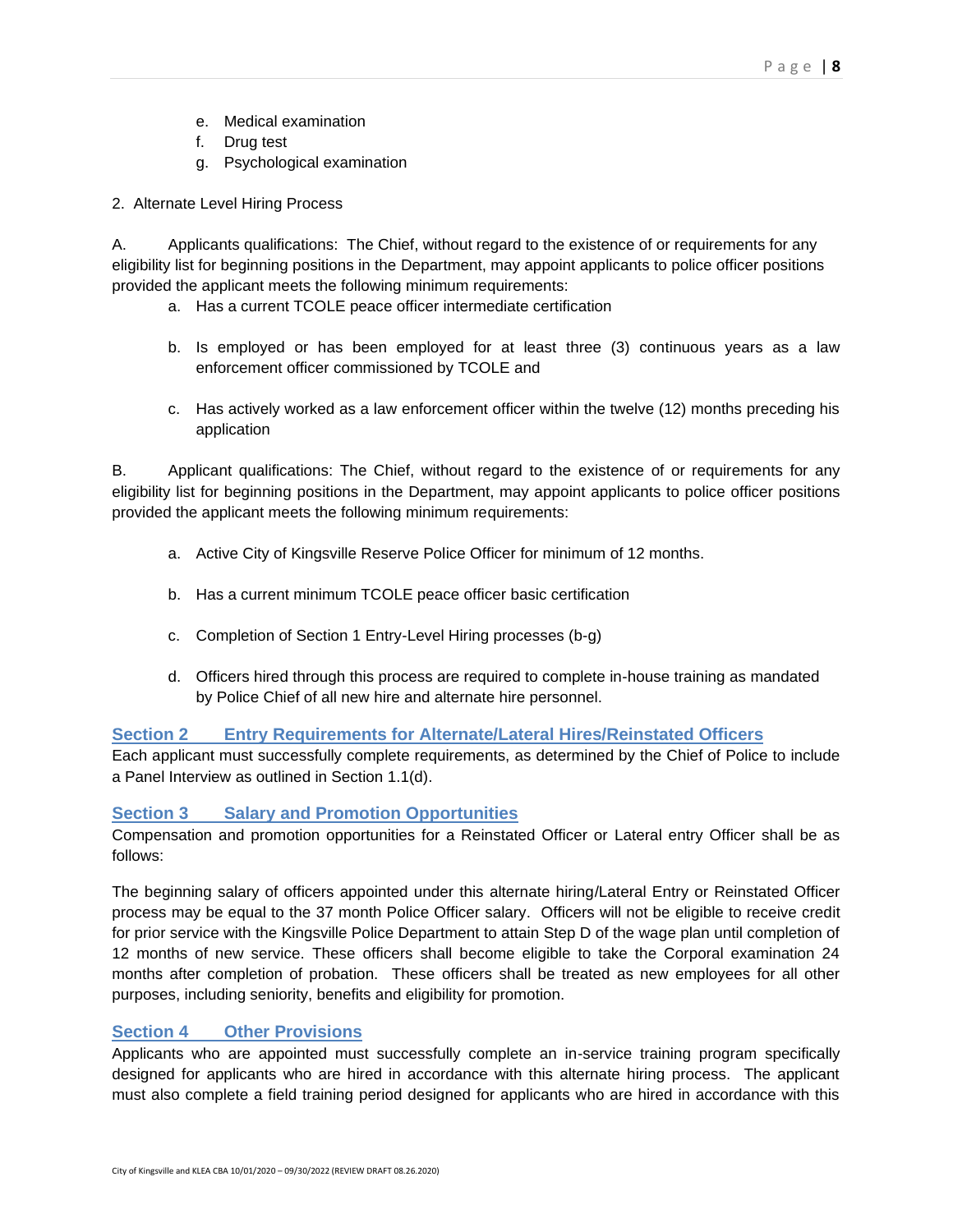alternate hiring process. The Chief, in his sole discretion, may deny the application of any applicant at any time.

### <span id="page-9-0"></span>**ARTICLE 8 PROBATIONARY PERIOD**

#### **Section 1 Initial Probationary Period**

A person who is already licensed as a peace officer when appointed as a sworn police officer with the Kingsville Police Department must serve a probationary period of one year beginning on the date of the individual's employment as a police officer. The one-year initial probationary period for a person without a peace officer license who must attend the police academy shall begin upon successful completion of the academy and appointment as a Kingsville police officer.

#### **Section 2 Discharge of Probationary Employee**

During an employee's initial probationary period, the chief may discharge the employee with or without cause. A probationary employee may be dismissed at the discretion of the Chief, without appeal to arbitration, to the Commission or to any court, at any time during the 365 calendar day period subsequent to being sworn in as a City of Kingsville Police officer.

#### **Section 3 Extension of Probation**

A new officer's probationary period will automatically be extended if he or she is absent for a continuous period of more than ten days for illness, injury, jury duty or military reserve leave or any other type of leave. The extension of the new officer's probation shall be equal to the amount of lost time.

At the sole discretion of the Chief, a probationary officer may be offered an extension of his or her probationary period for up to six additional months to permit the probationary officer to improve deficient performance.

During any such extension of an officer's probation, the newly hired probationary officer may be discharged with or without cause. The rate of pay shall remain the same during the probationary period and shall not automatically increase due to length of service.

#### **Section 4 Probation after Promotion**

A newly promoted officer shall serve a probationary period of 180 days. In the event the newly promoted officer does not successfully complete the 180-day probationary period, he will be placed back into the classification from which he was promoted, and the next qualified officer on the eligibility list will be promoted. The officer may elect to appeal his demotion to the Civil service Commission, but not to a hearing examiner.

Written evaluations will be conducted on a weekly and/or monthly basis. The probationary period may be adjusted so as to properly allow for any unforeseen leaves of absence or other approved breaks in service. Promotional probationary periods may be extended for 90 days at the Chief's discretion.

### <span id="page-9-1"></span>**ARTICLE 9 PROMOTIONS**

#### **Section 1 General**

1. All positions in the Police Department shall be administered in accordance with Chapter 143 of the Texas Local Government Code. All covered positions which are above entry level shall be filled by competitive means (3 or more persons). The means for promotion will include a written test, an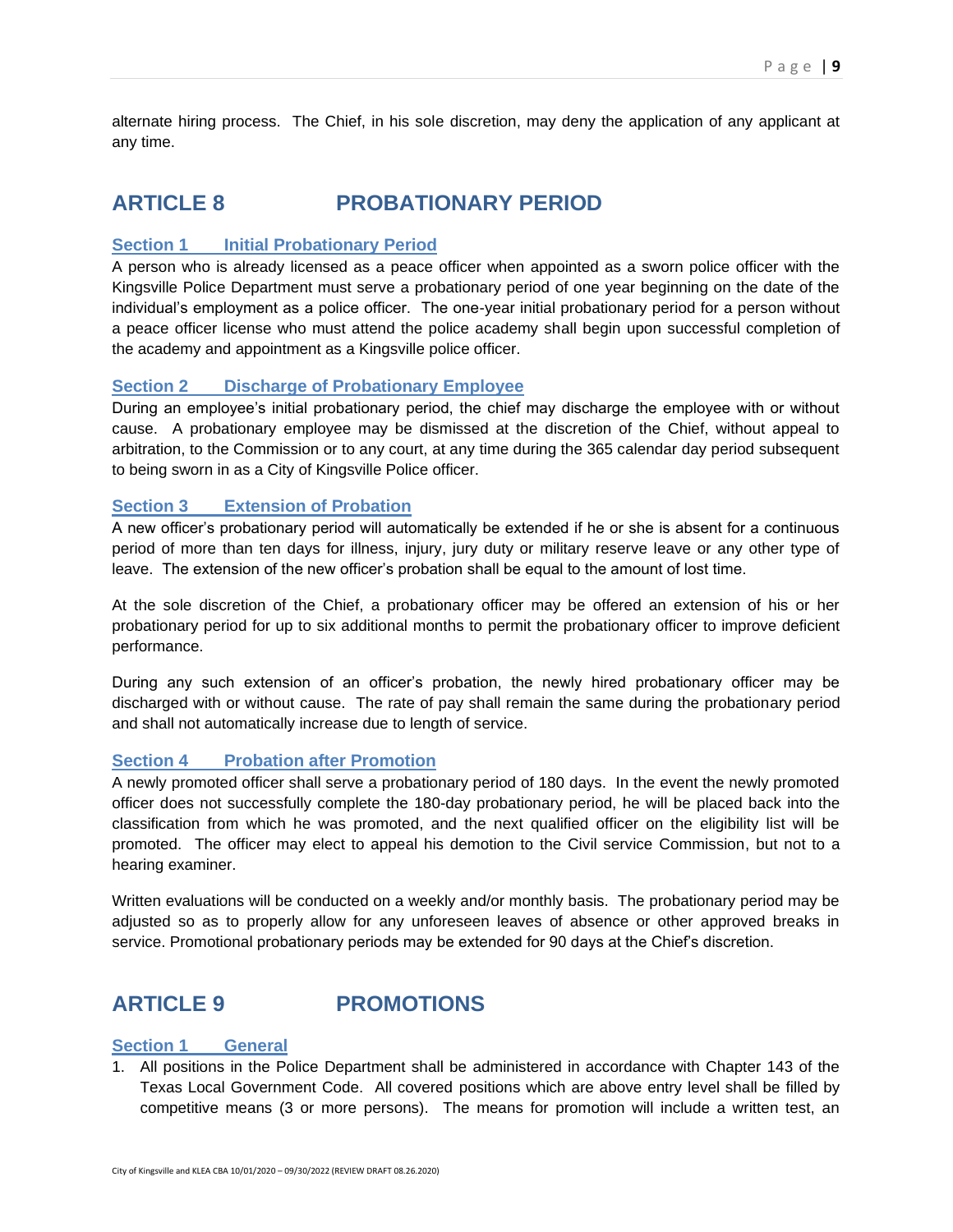internal review board; and a point system (which reflects discipline, education, job performance and longevity with the Kingsville Police Department).

If there are not 3 or more persons with three (3) years' experience at the next lower position, then the Chief may reduce the experience level to 18 months and by license level and then in increments of 6 months until a sufficient number of candidates is available for competitive testing.

- 2. Vacancies will be filled in the order as they appear on the current promotion eligibility list unless bypassed by the Police Chief. The employee status form will be sent to the Civil Service Director for certification prior the persons being promoted.
- 3. Vacancies will be filled from the current promotion eligibility list no later than 30 calendar days from the date of the vacancy.
- 4. When the current promotion eligibility list has been exhausted or has expired, the Chief or his designee shall notify the Commission to post the announcement for the promotional test no later than ten (10) business days from the day a vacancy occurs. The Commission or its designee shall post the announcement within thirty (30) calendar days from the request of the Chief. A written promotion examination will be conducted within ninety (90) calendar days from the announcement of the promotional test if no material reading list is posted or within thirty (30) calendar days of the announcement if a material reading list is posted.
- 5. An employee who appears on a current promotion list may be passed over for a promotion for another employee whose promotional ranking is lower under the following circumstances:
	- a. The employee is under criminal indictment, or charged with a criminal offense
	- b. The employee has been convicted or is on a pre-trial diversion for a felony, Class B misdemeanor or above, or a crime of moral turpitude.
	- c. The employee has received a suspension, demotions, or has been suspended indefinitely since the promotion list was approved and posted by the Commission.
	- d. If any employee on the current promotion list has been passed over for a promotion by virtue of the conditions set out in A, B, or C, and that employee has been found not guilty or the charges have been dismissed against the employee, the employee will be returned to the top of the current promotion list.

#### **Section 2 Posting of Vacancy**

- 1. All vacancy announcements will be posted on the Police Department bulletin board. All officers who wish to apply may do so in the Civil Service Director's office during administrative business hours.
- 2. The vacancy announcement will include:
	- a. Title
	- b. Purpose of Examination
	- c. Registration: candidates must register to take the written examination no later than fifteen (15) calendar days after the posting of the vacancy announcement during regular administration business hours in the office of the Civil Service Director.
	- d. Date, Time and Place of Written Examination
	- e. Date of the Announcement
- 3. The vacancy announcement is not a contract and nothing in the announcement shall be construed as binding on the Police Department or the City.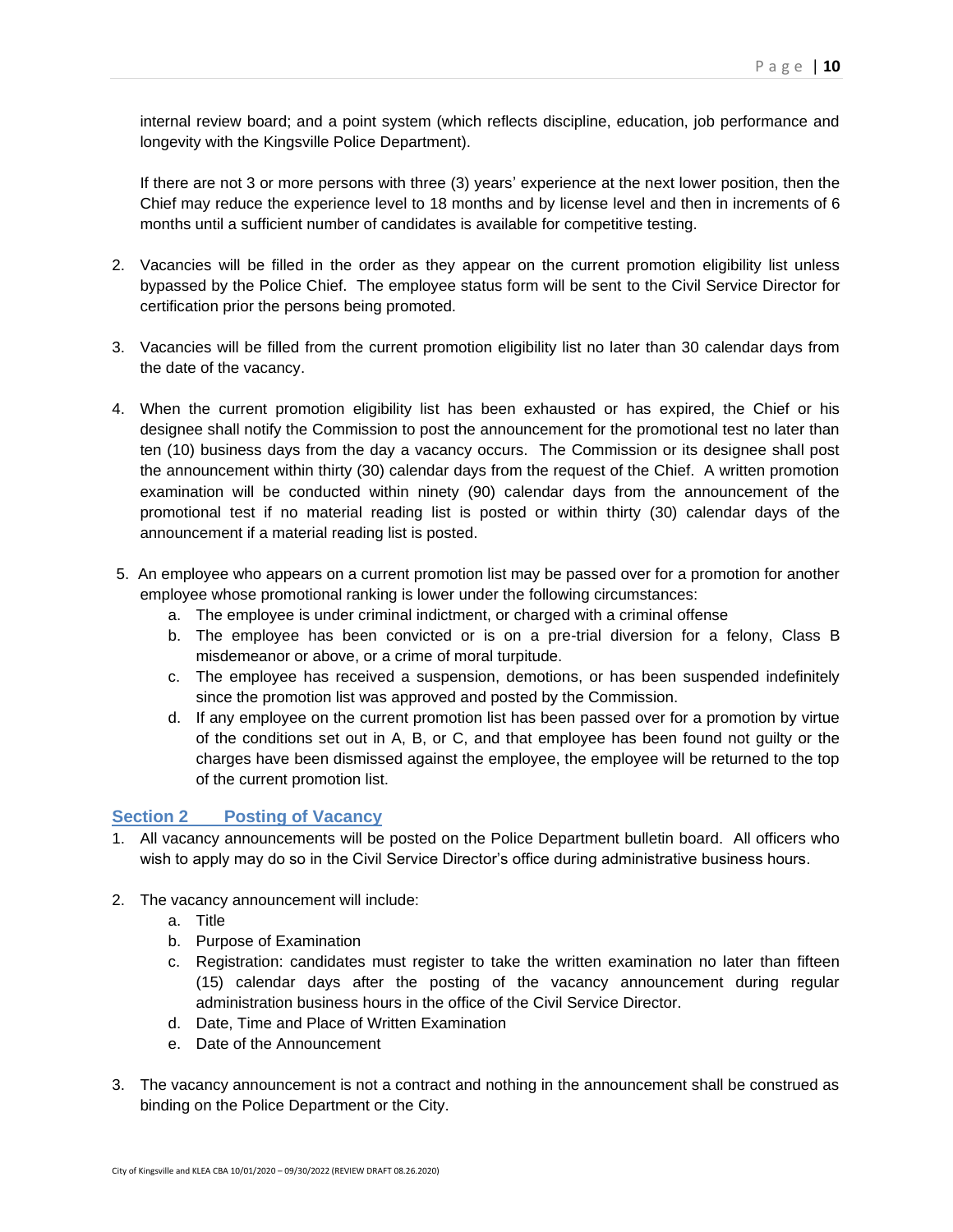- 4. The posted material reading list shall include:
	- a. List of official source materials,
	- b. Total number of questions from each source if available from the testing company
- 5. All source material will be approved by the Police Chief prior to its use.
- 6. Candidates must meet all minimum eligibility requirements for the position, including time in grade or tenure, seven (7) business days prior to the written exam.

Candidates not eligible to test must be notified in writing by the City Civil Service Director or designee prior to the test stating the reason for ineligibility.

Any material submitted within seven (7) business days before the actual date of the written examination will not be used in calculating administrative points.

All material submitted relative to eligibility for examinations or promotions must be submitted to the Human Resource Office.

A test will be administered any time there is a promotional vacancy and three (3) or more members sign up to test.

#### **Section 3 Procedures to Appeal Examination Questions**

- 1. Candidates may review their written examination in the Commission office or in the office of its designee during regular business hours. Candidates will have five (5) business days from the date of the written examination to review and appeal questions(s) on the test as many times as needed during the five (5) business days. The candidate must make an appointment with the Commission or its designee to review the written examination. Candidates will be allowed to bring only the reading material used in the exam to the review area.
- 2. The appeal form will include the number of the question being appealed and the specific reason for the appeal. Documentation (from the approved reading list for the test) to support the appeal must be provided by the candidate or the appeal will not be heard. Neither the Commission nor its designee will assist in preparing the documentation; the responsibility is solely on the candidate.
- 3. All appeals supported by the required documentation shall be sent to the Commission. The Commission will hear the appeals of all properly and timely filed appeals within twenty (20) business days of the deadline date for filing appeals pursuant to this section unless otherwise specified by the Commission.
- 4. The candidate shall not keep a copy of the appeal.
- 5. The time and place of the appeal hearing will be posted on the Police Department bulletin board.
- 6. Candidates who are on duty will be relieved to attend the appeal hearing.
- 7. Each candidate will have an opportunity to appear before the Commission and provide information regarding the appeal.
- 8. The Commission may uphold the appeal or deny the appeal.
- 9. The Commission's decision is final.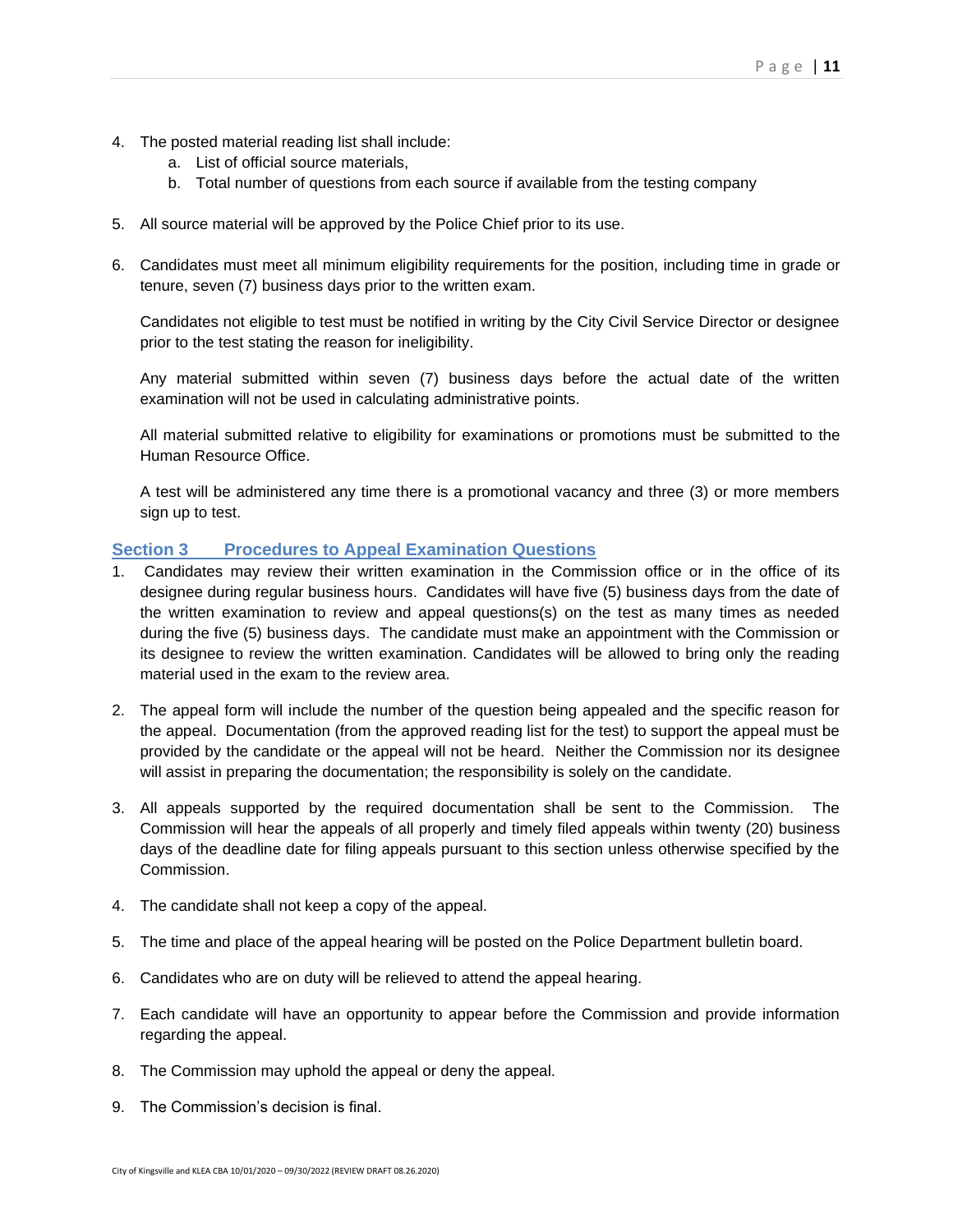10. After all appeals have been reviewed by the Commission and appropriate changes made, the list of eligible candidates who will proceed to the Internal Review Board (IRB) will be posted within five (5) business days. This list will include the written exam scores of all candidates scoring a 70% or better.

#### **Section 4 Internal Review Board (IRB)**

- 1. Candidates who receive a seventy (70) percent or higher on the written test score (after the Commission hears/rules on all appeals) will advance to the IRB. In situations when only one (1) candidate passes the promotional exam, the Chief may bypass the entire IRB and scoring processes.
- 2. The IRB will consist of a panel of five (5) members as follows: Three (3) members will be from the Kingsville Police Department and will hold the rank equal to or higher than the rank being tested for. Two (2) members will be supervisory police officers from an outside law enforcement agency. For Commander positions, the panel shall consist of the Chief, Commander and a Captain designated by the Chief.
- 3. Questions will be asked (the same questions will be asked of each candidate) to ascertain the candidate's suitability for promotion. The dimensions the IRB is designed to measure are:
	- a. Interpersonal skills
	- b. Motivation;
	- c. Initiative;
	- d. Supervisory readiness
	- e. Oral communication skills
- 4. Once the IRB begins, candidates will have ten (10) minutes to make a presentation about themselves. Afterwards, the panel will ask questions referenced above.
- 5. Each rater will grade the candidate separately on each of the five dimensions listed above. The score for each dimension will be between a one (1) being the lowest and twenty (20) being the highest. The grade sheets will be completed by each rater and immediately turned over to a proctor (Commission designee), who will also be in the room during the IRB. There will be no discussion during the rating concerning the responses given by the candidate. Once the IRB's are complete, the proctor will go through each of the raters' response sheets. The IRB will be rated as follows:
	- a. The five scores of each dimension will be totaled.
	- b. The totaled score will be multiplied by the appropriate weight for IRB depending on the rank being tested.
- 6. No candidate may appeal an IRB score unless there is a mathematical miscalculation.
- 7. Once the IRB's are concluded, the Commission will have five (5) business days to compute the combined scores from the written test and the IRB. This will be known as the raw score. For scoring and weighted test/IRB values, see Appendix B.

#### **Section 5 Additional Points**

1. A review of each candidate's personnel file will be conducted by the Civil Service Director or designee five (5) days prior to the date of the written test.

- 2. Points will be awarded as follows:
	- a. Longevity Add 1 point per year of service in current rank not to exceed 10 points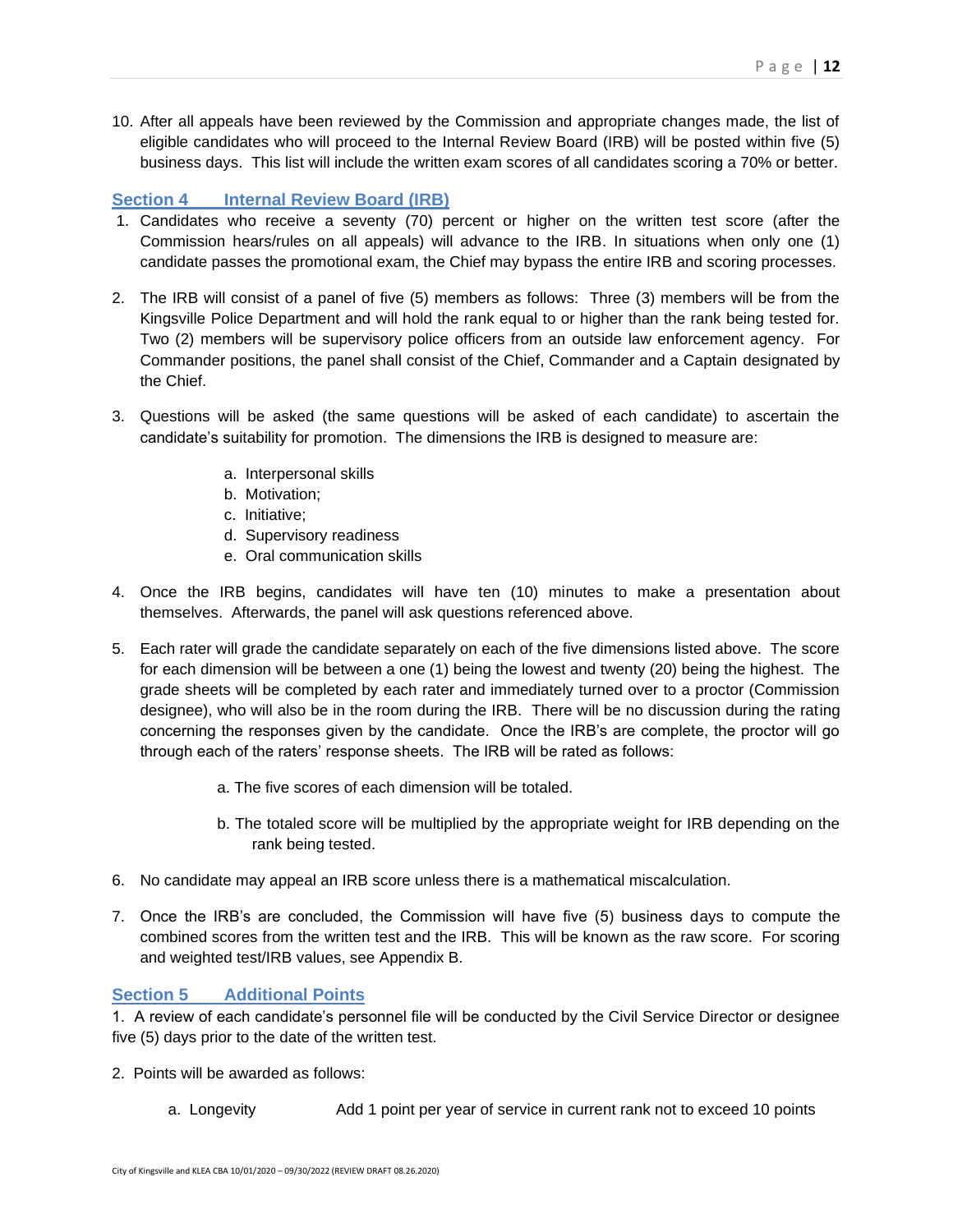| b. Education        | Points for highest level only:                                                                            | Associate's Degree - | Add 2 points |
|---------------------|-----------------------------------------------------------------------------------------------------------|----------------------|--------------|
|                     |                                                                                                           | Bachelor's Degree -  | Add 4 points |
|                     |                                                                                                           | Master's Degree -    | Add 6 points |
| c. Military service | 24 months or greater add 5 points                                                                         |                      |              |
| d. Reprimand        | Subtract 2 points per reprimand (within 2 years of test) if supported by<br>written disciplinary finding  |                      |              |
| e. Suspension       | Subtract 4 points per suspension (within 2 years of test) if supported by<br>written disciplinary finding |                      |              |

f. Demotion Subtract 6 points (within 2 years) if supported by written disciplinary finding

3. After all points are tabulated; the result will be added to the raw score of each candidate and will constitute the candidate's final score. Once a final score list is established, it will remain in effect for either one (1) year from the date of establishment or until the list is exhausted, whichever occurs first.

#### **Section 6 Tie Breakers**

If after the written test, the IRB and the additional points awarded to each candidate result in two or more candidates being tied, the following will be used to break the tie starting with (a) and going through in order until the tie is broken:

- (a) Years of Experience If a tie still exists, the person shall be ranked in the order according to which person has the most number of years of active paid full-time experience as a certified peace officer.
- (b) Higher Certification If a tie still exists, the persons shall be ranked in the order according to which person has the higher certification level as a peace officer through TCOLE.
- (c) Highest Degree If a tie still exists, the person shall be ranked in the order according to which person possesses the highest educational degree (Masters, Bachelors, Associates).
- (d) Higher Education Hours If a tie still exists, the person shall be ranked in the order according to which person possesses a higher number of college/university hours. Hours shall be calculated in a manner to determine equivalents for comparison.
- (e) By Lottery The numbers of  $1 10$  shall be placed on individual papers in a container. The Candidates shall select a paper from the container. The candidate drawing the highest number shall be placed on the eligibility list above the person drawing the lower number.

#### **Section 7 Requirements for Promotion**

Lieutenant – Must have three (3) years of current continuous/uninterrupted service as a police officer with the Kingsville Police Department and must have an intermediate certification from TCOLE as a peace officer

Captain – Must have three (3) years of current continuous/uninterrupted service as a Lieutenant with the Kingsville Police Department and must hold an Advanced certification from TCOLE as a peace officer

Commander – Must have three (3) years of current continuous/uninterrupted service as a Captain with the Kingsville Police Department and must hold an Advanced certification from TCOLE as a peace officer.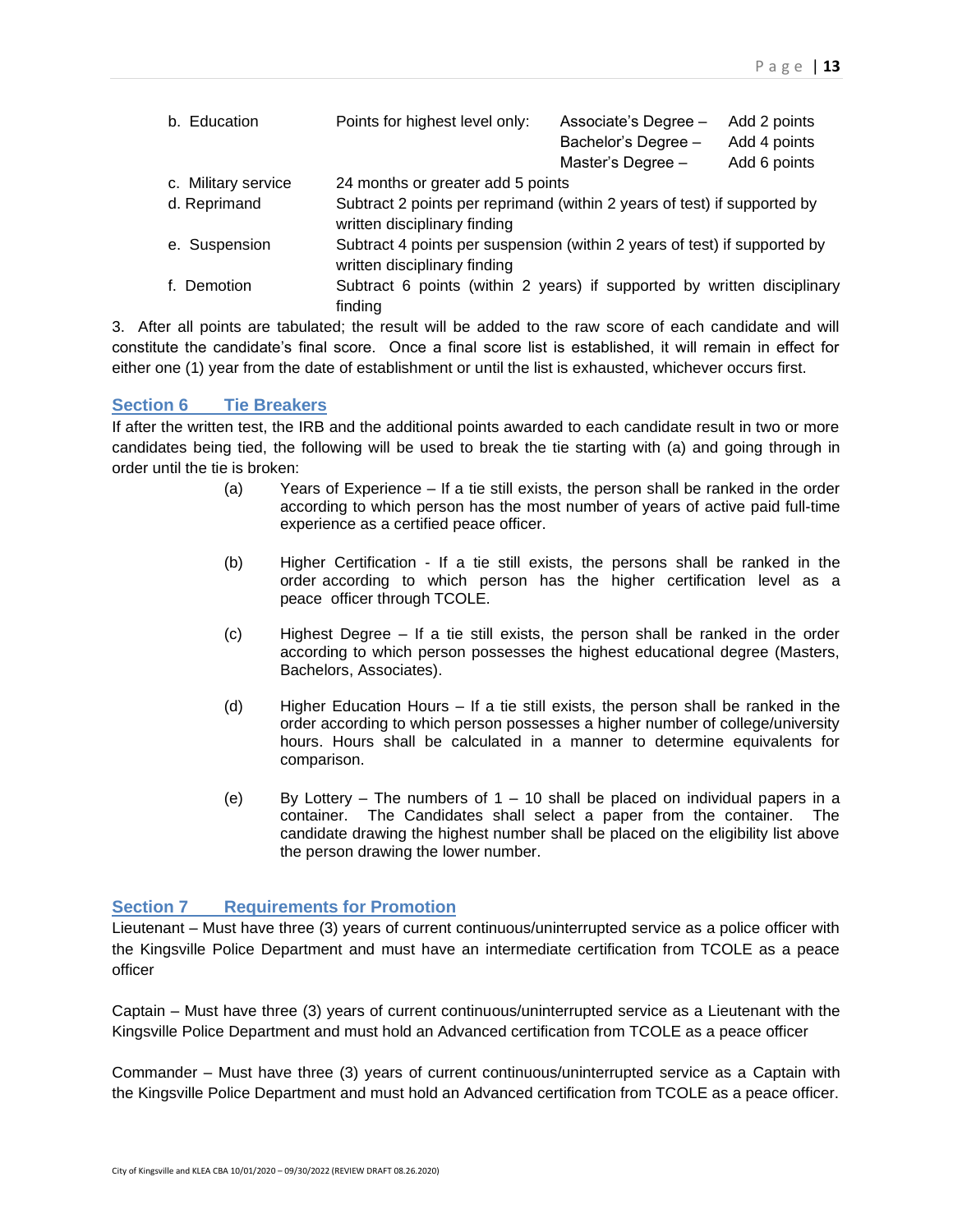Police officers who have 60 months of current continuous service with the Kingsville Police Department and possess either an Intermediate Certificate from TCOLE or at least 60-hours of college credit from an accredited college or university shall be eligible to receive recognition as a senior officer. The Chief of Police shall select a type of recognition symbol to be displayed on an officer's uniform.

#### **Section 8 Appointment of an Assistant Chief**

The Chief may at his sole discretion appoint from the staff of the Department an Assistant Chief of Police. An officer appointed to the position of Assistant Chief must have been employed by the Department, as a sworn officer, for at least five (5) continuous years and immediately before the appointment hold the rank of Captain or above. The appointed officer shall serve at the pleasure of the Chief and may be demoted to his previously held civil service rank without cause. In no event shall any demoted appointee cause another employee to be demoted because of his returning to a civil service apposition. The Employer shall authorize additional staffing positions in order to avoid such "bumping"; however, the Employer may reduce the extra staffing positions later by attrition in order to return to the previous authorized number of positions.

### <span id="page-14-0"></span>**ARTICLE 10 SENIORITY**

For the purposes of this Agreement only, seniority shall be defined as the length of service by an employee within his civil service classification from the most recent date of appointment as a police officer with the City of Kingsville. Seniority is the determining factor in the assignment of relief days (regular days off), vacation days, vehicles, and areas. If two or more officers have equal service, seniority shall be determined by the highest test score on the appropriate hiring or promotional examination.

### <span id="page-14-1"></span>**ARTICLE 11 PERFORMANCE EVALUATIONS**

The written performance evaluation process will be standardized by the Police Chief with the approval of the Civil Service commission. Bi-annual evaluations shall be conducted. Failure to issue a particular performance evaluation shall not be considered a breach of this agreement. Performance evaluations shall not be subject to the grievance process.

Written evaluations shall be based on job related factors and shall be prepared in an accurate and impartial manner. The merits of an individual performance evaluation shall not be subject to the grievance process under this agreement; however, police officers continue to have the right to add written comments in response to their performance evaluations, which shall remain part of the evaluation documents and shall be included in the employee's personnel file. The evaluation process is to be utilized as a tool for open communications in order to develop a more positive outcome of employee performance.

### <span id="page-14-2"></span>**ARTICLE 12 OVERTIME**

#### **Section 1 Overtime/Compensatory Time**

The City may adopt the 207(k) option permitted under the Fair Labor Standards Act, which would provide overtime after working a specified number of hours in a designated work period. There shall be no pyramiding of overtime under this Agreement.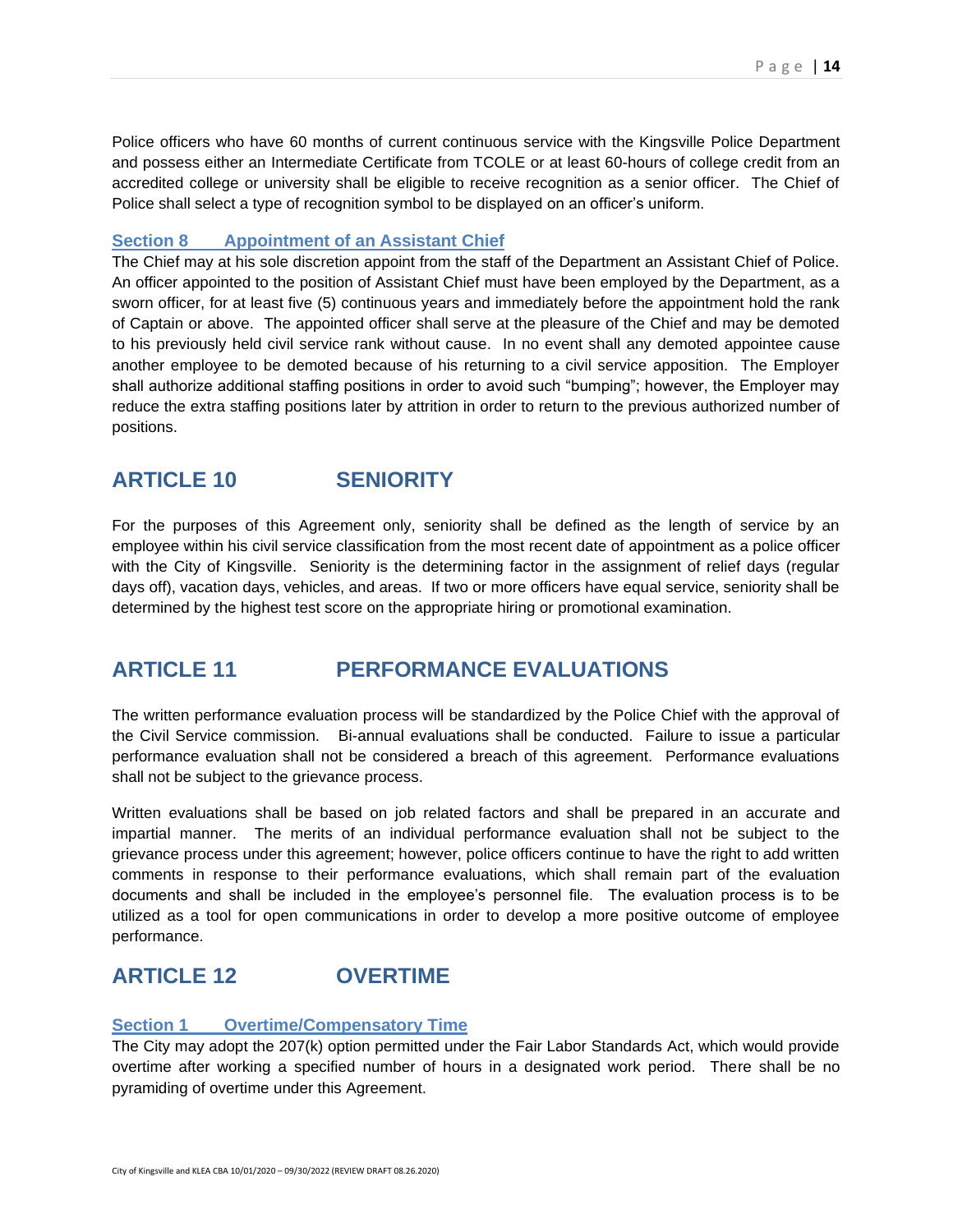Time off for sick leave, vacations, and holiday shall be counted as time worked for purposes of computing eligibility for overtime.

#### **Section 2 Court Time**

Any off duty officer who attends as a witness in any matters related to the performance of his assigned duties in either a criminal or civil matter in any case pending in the District, County, Municipal, Juvenile Court or before any Grand Jury proceedings or in conference with the District Attorney or their Assistants or in pre-trial conference or hearing, or at any proceeding by any Federal, state, County, or City or any subdivisions or agencies thereof, shall be entitled to overtime compensation for a two (2) hour minimum pay or actual time worked, whichever is greater.

#### **Section 3 Call Back**

All members of the department who are called back to work from off-duty by the Chief of Police or his designee shall be paid at least two(2) hours minimum pay or actual time worked (whichever is greater) at one and one half  $(1 \frac{1}{2})$  times the base rate of pay.

#### **Section 4 Overtime**

The Employer reserves the right to require any employee covered by this Agreement to work overtime.

#### **Section 5 Pre-emption of Chapter 143**

To the extent that any provision of this article conflicts with or changes Chapter 143 or any other statute, executive order, local ordinance or rule, this Agreement shall supersede such provisions, as authorized by Section 174 of the Texas Local government Code.

### <span id="page-15-0"></span>**ARTICLE 13 SHIFT SCHEDULES AND ASSIGNMENTS**

Flex time for school

The City shall continue its practice, effective as the date of the execution of this agreement, of permitting officers who are enrolled in college to flex their work time in order to attend a college class which meets during the officer's regularly scheduled work time. Any flexing of time for college class attendance must have the advance approval of the Chief, or his designee, and the officer must make up the lost time as approved by the Chief, or his designee.

### <span id="page-15-1"></span>**ARTICLE 14 MEALS AND REST BREAKS**

Employees shall normally be permitted two (2) fifteen minute rest breaks per shift, when they can be taken without a serious interference with the work at hand. Patrol Division employees will normally be permitted to take a paid thirty (30) minute lunch period when released by the supervisor. Detectives and administrative personnel covered by this Agreement will have a one hour unpaid lunch.

### <span id="page-15-2"></span>**ARTICLE 15 TRAINING**

The City shall continue its practice, effective as of the date of the execution of this Agreement, of permitting officers to request to attend job-related training schools. To be eligible, the officer must submit his request in writing to the Training officer, and the Chief or his designee must approve the request. The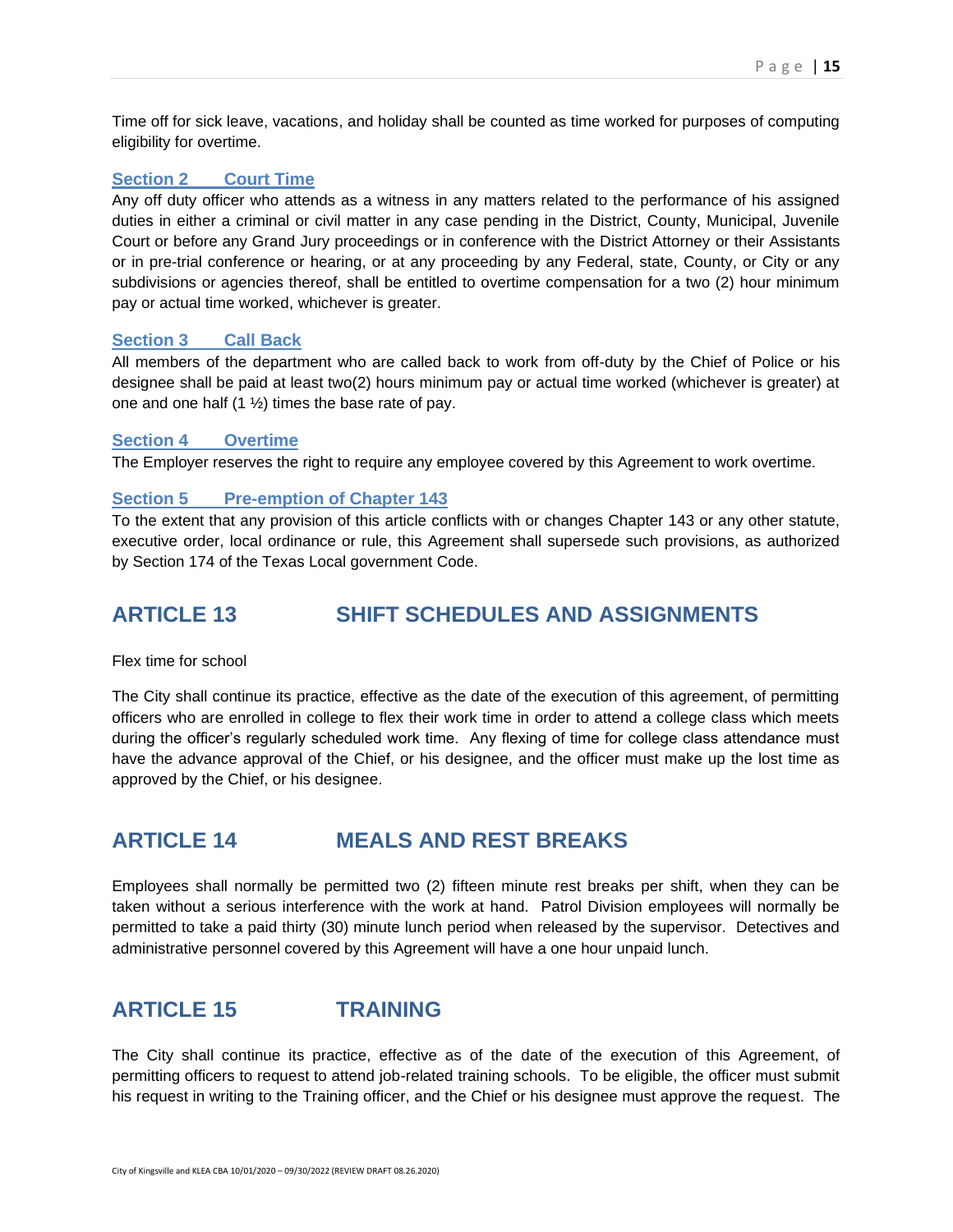approval or disapproval of any request is within the sole discretion of the Chief. If the training is five (5) consecutive days and requires more than 40 hours of classroom time, then the officer's work time shall be reduced the next week. For approved training, the officer shall receive the same per diem as other City employees for meals and lodging, and the City shall pay the registration fee. Travel time to and from the location of the training will be used in the calculation of the officer's weekly forty (40) hours. Officers attending mandatory core courses to maintain current certifications as required by TCOLE shall attend the classes on city time with prior approval.

### <span id="page-16-0"></span>**ARTICLE 16 SAFETY AND EQUIPMENT**

#### **Section 1 General**

The City shall maintain an adequate quantity of modern, marked and plain vehicles, radios, and other essential equipment as determined by the Chief at his sole discretion.

#### **Section 2 Radios**

The city shall provide hand-held radios that are capable of transmitting and receiving appropriate radio communication at all locations within the City

#### **Section 3 Bullet-Proof Vests**

The City shall provide to all employees a bulletproof vest with a minimum standard of Threat Level 3A with trauma plate. Vest shall be provided to all new employees prior to the end of their first week as officers. One free fitting per year will be provided by the City. The City will check and replace liners as needed.

#### **Section 4 Patrol Car Cages**

All marked patrol units shall be equipped with car cages.

#### **Section 5 Shotguns and Racks**

All officers meeting the shooting qualification of such guns shall have a shotgun, a rifle and associated mounting assemblies in marked police units.

#### **Section 6 Uniforms**

- 1. Each member of the bargaining unit shall be entitled to the following at no cost to the employee: (1) 5 pair of uniform trousers, (2) uniform shirts: 5 short sleeved and 5 long sleeved, (3) 2 name plates, (4) 2 ties, (5) 1 winter police jacket with removable liner, and (6) 1 police raincoat.
- 2. The City shall make available rechargeable flashlights for each officer on his shift.
- 3. The City shall provide up to \$100.00 to repair or replace prescription glasses, contacts and watches, and up to \$25.00 to replace or repair non-prescription sunglasses which are damaged in the line of duty. Upon approval of the chief, the City shall provide up to \$100.00 for repair or replacement of holsters damaged beyond repair in the line of duty. "Repair" includes only that work necessary to make the holster serviceable, and does not include cosmetic damage. The Chief shall inspect all holsters and watches at the time of execution of this contract to determine if any prior damage exists.
- 4. The City shall continue its current practice, as of the execution date of this Agreement, of providing cleaning services for officers' uniforms. Also, the employer shall provide cleaning services for nonuniform officers to a maximum of three (3) two-piece dry cleanings per week.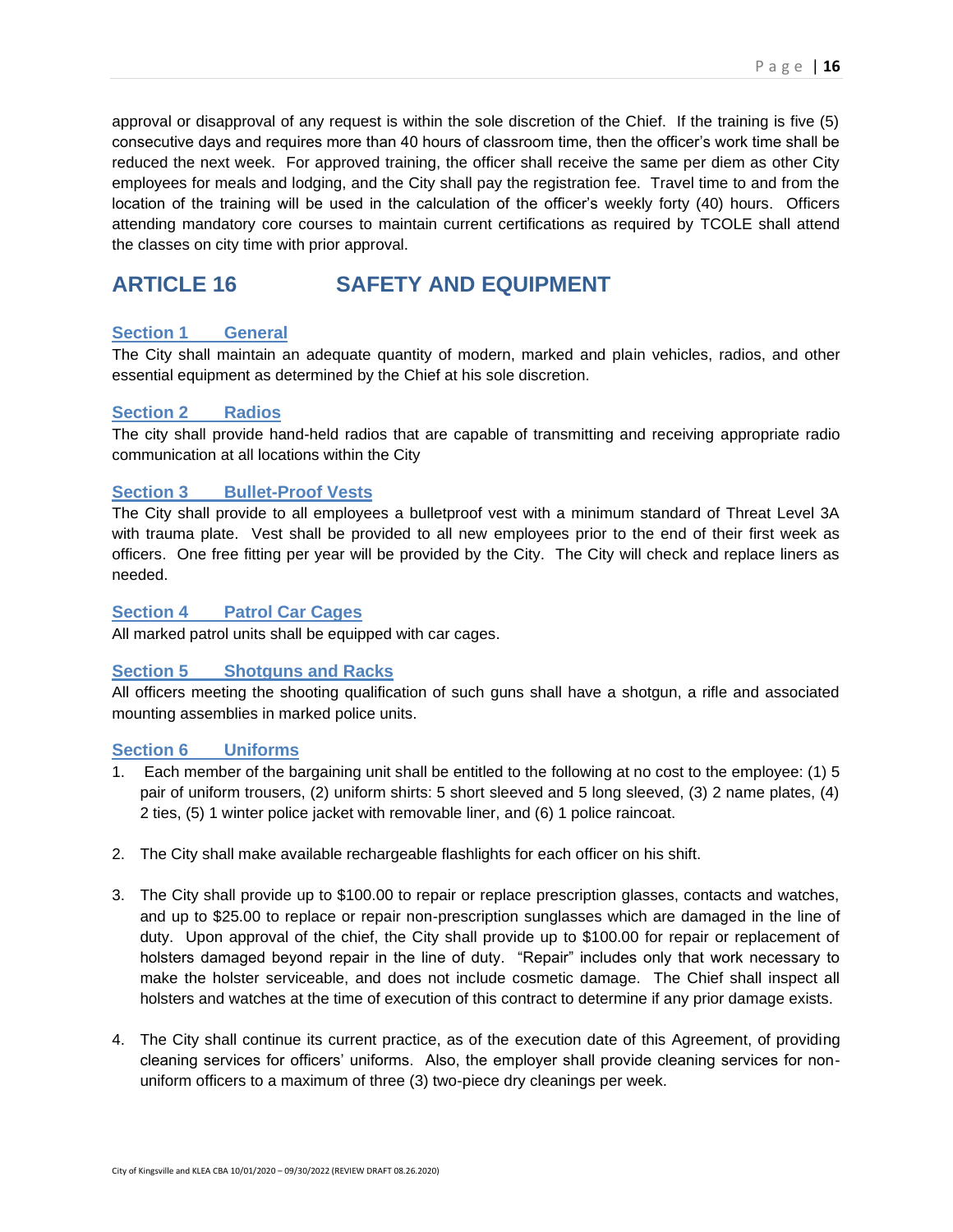5. The City shall provide a clothing allowance of \$75.00 per month to each officer assigned to the Detective Division as a Special Investigator or as directed or required by the Chief to work in a nonuniform assignment.

#### **Section 7 Firearm/Equipment Purchase**

The City shall continue its practice of financially assisting new officers and existing employees on a caseby-case basis with the purchase of a firearm and any other duty related accessories. The officers must submit a written request, and upon execution of documents permitting withholding of pay, the City will purchase the officer's firearm and accessories. The officer repays the cost of the firearms and accessories through payroll deductions over 26 pay periods but in no event shall the reimbursement be in increments of under \$50 per pay period. If the officer leaves the employment of the City before reimbursing the full cost of the firearm and accessories, the officer shall forfeit his equity and the firearm and accessories becomes the property of the City or the officer may pay off in full the remaining amount owed. All firearms and other accessories shall be for City use only. Any officer purchasing a firearm shall qualify with such firearm according to the departmental policy in order to carry the firearm for duty.

Ammunition will be provided by the City to each officer. Ammunition will include two (2) boxes of practice ammunition to be used during annual requalification and one box of duty ammunition to be carried while on duty. All distributions of ammunitions shall be accounted for and any unused ammunition must be returned and logged in for proper inventory and/or disposal.

#### **Section 8 Take Home Cars**

The Chief of Police shall have the authority to assign take home vehicles.

#### **Section 9 Target Practice**

The City shall provide the ammunition and targets for all compulsory departmental required firearms training. In accordance with policies set by the Chief, officers shall be permitted to voluntarily practice at the range while off-duty.

#### **Section 10 K-9 Officers**

K-9 handlers shall be allowed to work 36 hours per week at regular pay in addition seven (7) hours per week shall be paid at four (4) hours regular time and three (3) hours overtime for the animal's veterinary care, routine care for the K-9's physical health, welfare and grooming, daily and routine maintenance for the K-9's patrol vehicle, and field equipment.

### <span id="page-17-0"></span>**ARTICLE 17 OFF-DUTY EMPLOYMENT**

The Chief of Police shall create a policy regarding extra-duty employment, which shall be similar to that in effect prior to this agreement. Permission to work extra-employment shall not be unreasonably withheld.

### <span id="page-17-1"></span>**ARTICLE 18 DRUG AND ALCOHOL TESTING**

#### **Section 1 Present Policy**

In order to help provide a safe work environment and to protect the public by ensuring that police officers are fit to perform their assigned duties, the employer may continue to enforce its present drug and alcohol testing policy.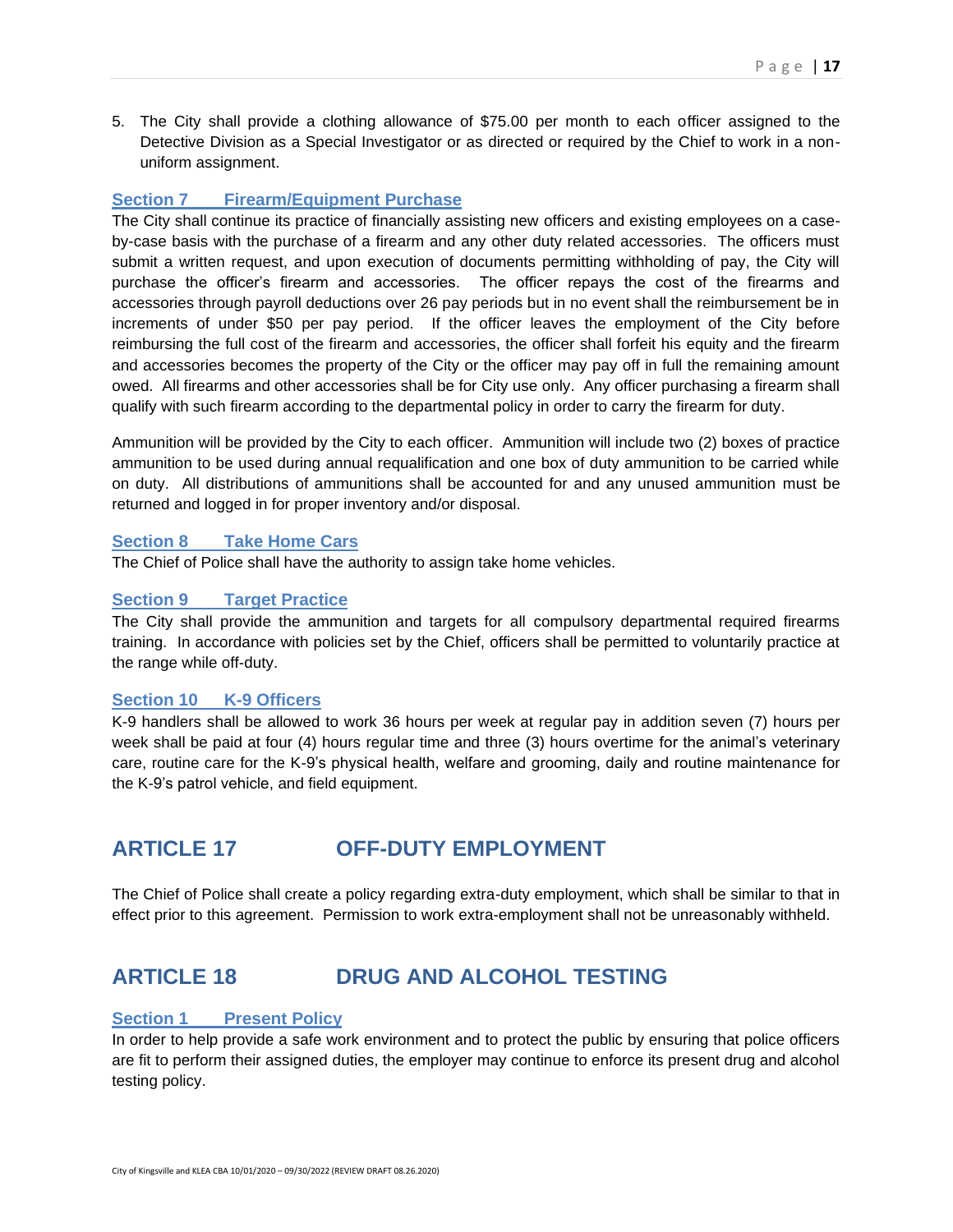Nothing in the article shall be construed to abolish the existing authority and practice of the City to conduct drug test for:

- Pre-employment
- Pre-assignment for other duties & periodically when doing drug interdiction duties
- Reasonable suspicion
- On return to duty after an absence of 30 days or more
- Post-accident
- Post-firearm discharge
- Promotion

Such test will be conducted under the same laboratory processes and protocols as mandatory random testing.

#### **Section 2 Random Drug Testing**

The City and the Association agree that police officers may be called upon in hazardous situations without warning, and that it is imperative to the interest of police officers and the public to ensure that police officers are not substance impaired. In order to further their joint interest in protecting police officers and the public, the City and the Association agree to mandatory random drug testing described in this section. Officers of all ranks shall be subject to mandatory random drug testing during each calendar year on a fair and impartial statistical basis as provided by City ordinance # 94019, or any amendments thereto. The fair and impartial statistical basis (in which each police officer had an equal chance of being selected) shall be by a non-discriminatory computerized program operated and certified as nondiscriminatory by an independent firm hired by the City, and the employee shall be tested upon selected by the computer. This shall be done in accordance with City of Kingsville Policy 830 substance Abuse Policy.

#### **Section 3 Notification**

When possible, all officers will have random drug tests conducted during their shifts. In the event that an officer is off duty and is selected for a random drug test, a reasonable time period, as determined by the Chief of Police, will be afforded to the officer to allow for his travel time to submit to the test.

### <span id="page-18-0"></span>**ARTICLE 19 POLITICAL ACTIVITY**

Unless otherwise permitted by law, all officers shall refrain from using their positions or influence while in uniform or on active duty in any way for or against any candidate for public office. During working hours, employees shall not circulate petitions or campaign literature on behalf of candidates for elective office or be in any way concerned with soliciting or receiving and subscription, contribution, or political service on behalf of any candidate. During working hours, officers shall not in any manner contribute money, labor, time or other valuable things to any person for election purposes. Officers may not wear their uniform and must conceal their badge and gun when engaging in political activities during non-work time. Officers may respond to questions concerning their employment as Kingsville police officers or as police officers in general.

No officer may hold an appointive or elective office of public trust, with or without remuneration that would conflict with his Departmental employment or constitute dual office holding under state law.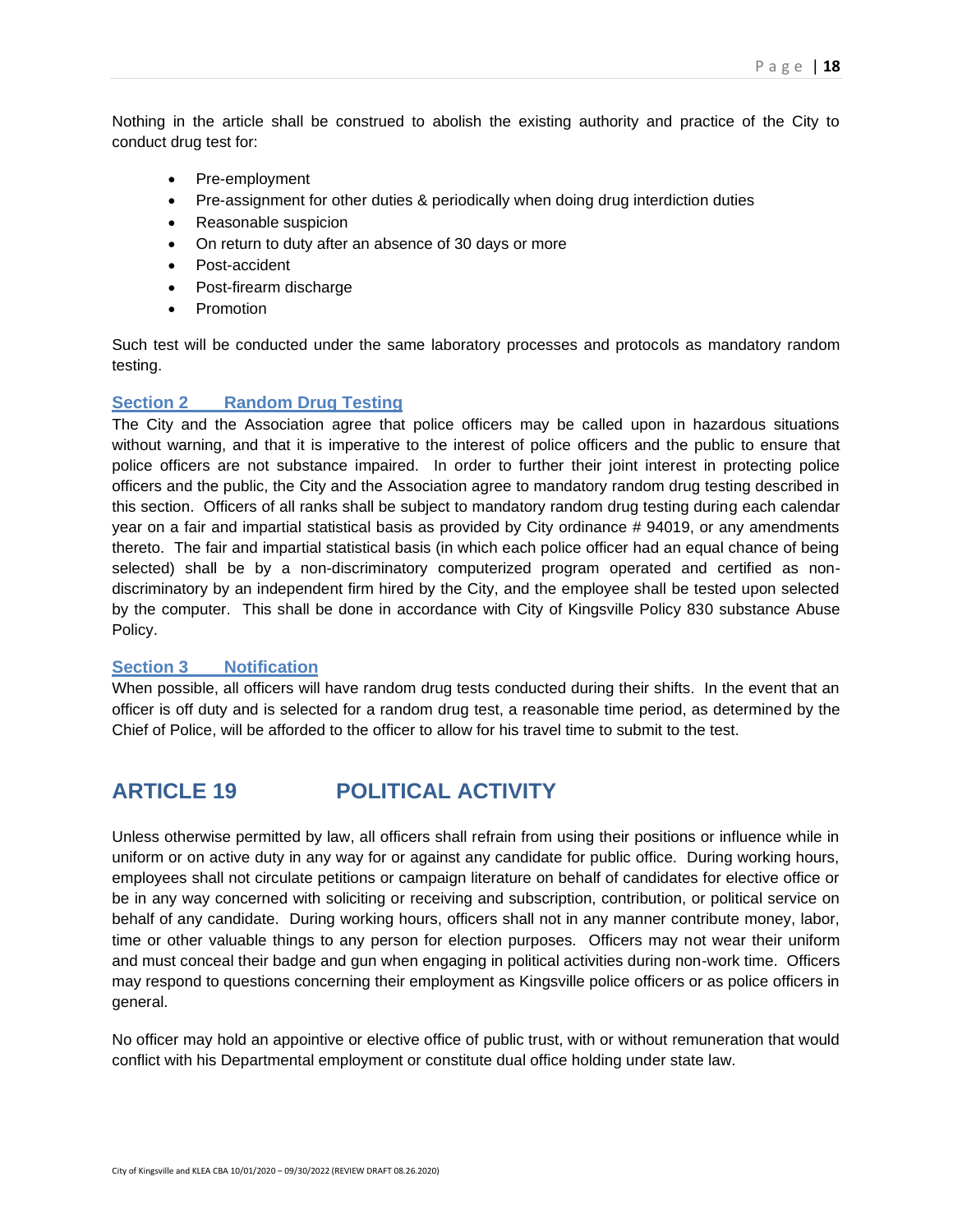Solicitation of funds or anything of value by officers for any purpose whatsoever shall be prohibited of or by an officer on the job, unless the officer has the approval of the Chief and/or the City Manager. No officer may be required to make any contribution or may be penalized or rewarded in any way according to his or her response to a solicitation.

Nothing in this article is intended to preclude the association or any of its members from approaching City management officials to informally discuss and resolve problems which may arise during the term of this Agreement.

### <span id="page-19-0"></span>**ARTICLE 20 HOLIDAYS**

#### **Section 1 General Provisions**

Holidays of Kingsville police officers will be consistent with the holidays designated for Kingsville non-civil service employees in City Policy No 720.01 – Designation of Holidays

Patrol officers shall observe each holiday designated above on the calendar day on which it falls.

All other officers assigned a 40 hour workweek shall not report for duty during any of the department's holidays or sell back any holiday. All other 40 hour workweek officers are entitled to observe the holidays authorized under this agreement as allowed in the City's personnel handbook.

#### **Section 2 Officers Working on a Holiday**

An officer who works on an official holiday shall be paid at time and one-half his regular rate of pay for the time worked. Officers working on a holiday shall have the option to schedule a day off at a later date or to receive straight time at his regular rate of pay for the holiday. A day shall be equal to the number of regularly schedule hours (For example: Officer A is assigned to a 10-hour shift and works on a holiday. Officer A may elect to receive 10 hours pay at his regular rate of pay or a day off at a later date. Officer B is assigned to an 8-hour shift and works on a holiday. Officer B may elect to receive 8 hours pay at his regular rate of pay or a day off at a later date.)

#### **Section 3 Officers Not Working on a Holiday**

An officer who is not working on an official holiday shall be credited with a day off at a later date. A day shall be equal to the number of regularly scheduled hours.

#### **Section 4 Accrual and Use of Holiday Leave**

All holiday leave accrued during a calendar year must be used within 2 fiscal years of occurrence. If the officer fails to exhaust the holiday leave, the holiday leave shall be forfeited. Holiday shall be used on a day per day basis and not in increments.

### <span id="page-19-1"></span>**ARTICLE 21 VACATIONS**

#### **Section 1 Vacation Accrual**

All officers with less than 10 years of continuous service with the City of Kingsville shall accrue 4.62 hours of paid vacation each bi-weekly pay period for a total of 120.12 hours per year. All officers with more than 10 years of continuous service with the City of Kingsville shall accrue 5.00 hours of paid vacation each biweekly pay period for a total of 130 hours per year.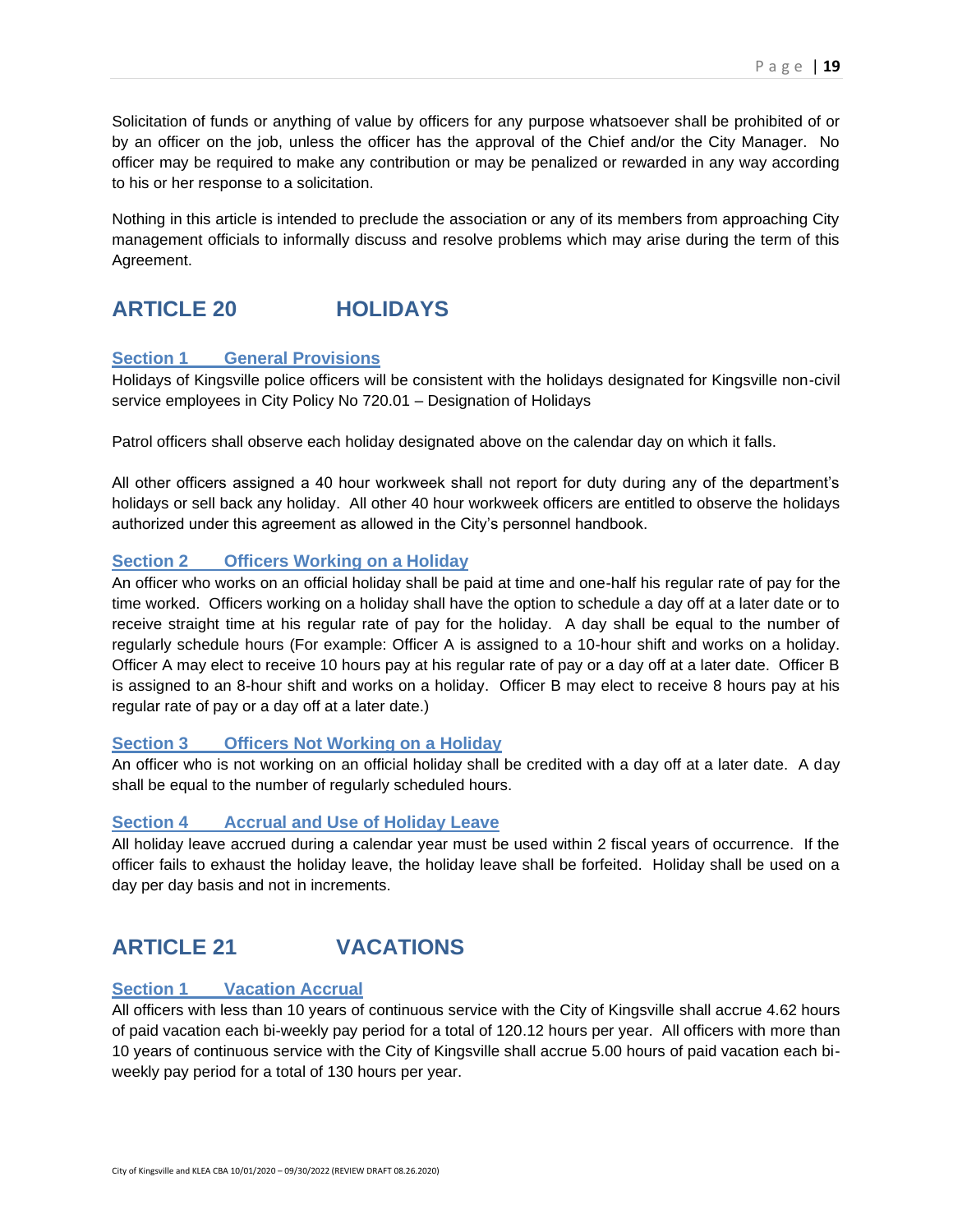A day of vacation is equal to the number of hours the officer is regularly scheduled to work at the time the vacation day is used. For example, if an officer is regularly scheduled to work 10-work shifts, and uses a vacation day, his vacation bank shall be reduced by 10 hours. Leave accruals not set forth in this agreement shall be accordance with the City of Kingsville's family Medical Leave (FMLA) policy.

#### **Section 2 Use of Vacation**

Vacation leave may not be taken prior to the successful completion of the probationary period. Officers shall request vacation time off in advance in accordance with policy determined by the Chief. The Chief shall schedule and approve all vacations. Officers can have unlimited accumulation of vacation time; but in no event shall officers be paid for more than 250 hours of vacation at the time of their separation. Unused vacation may not be cashed out, except that up to 250 hours of accrued vacation will be paid upon an officer's separation.

#### **Section 3 Call Back From Vacation**

An officer who is called back from vacation shall have his vacation re-credited beginning on the day he reports back to work or to court.

### <span id="page-20-0"></span>**ARTICLE 22 SICK LEAVE**

#### **Section 1 Accrual of Sick Leave**

Starting with the first month of employment, officers shall earn 4.62 hours of sick leave per bi-weekly pay period, for a total of 120 hours per year. A day of sick leave is equal to the number of hours the officer is regularly scheduled to work at the time the sick day is used. For example, if an officer is regularly scheduled to work 10-hour shifts and calls in sick, his sick leave bank shall be reduced by 10 hours. Leave accruals not set forth in this Agreement shall be accordance with the City of Kingsville's Family Medical Leave (FMLA) policy.

#### **Section 2 Use of Sick Leave**

Paid sick leave may be used for the illness of the employee and immediate family, provided that one hour's advance notice of the illness is given, absent an emergency.

#### **Section 3 Pay for Unused Sick Leave**

Upon retirement, resignation or other separation in good standing, an officer will be paid up to 800 hours of his or her accrued, unused sick leave.

#### **Section 4 Verification of Need for Sick Leave**

The Employer may require the officer to obtain verification of the circumstances surrounding use of sick leave, and an officer using or attempting to use sick leave without proper cause shall be subject to disciplinary action, including dismissal.

#### **Section 5 Retiree Conversion of Accrued Sick and Vacation Leave**

An employee who retires may elect to have the compensation associated with the maximum accrued vacation and sick leave payable upon separation of employment under this Agreement applied toward payment of the employee's share costs associated with the employee's retirement health insurance for a period not to exceed eighteen (18) months from the date of departure.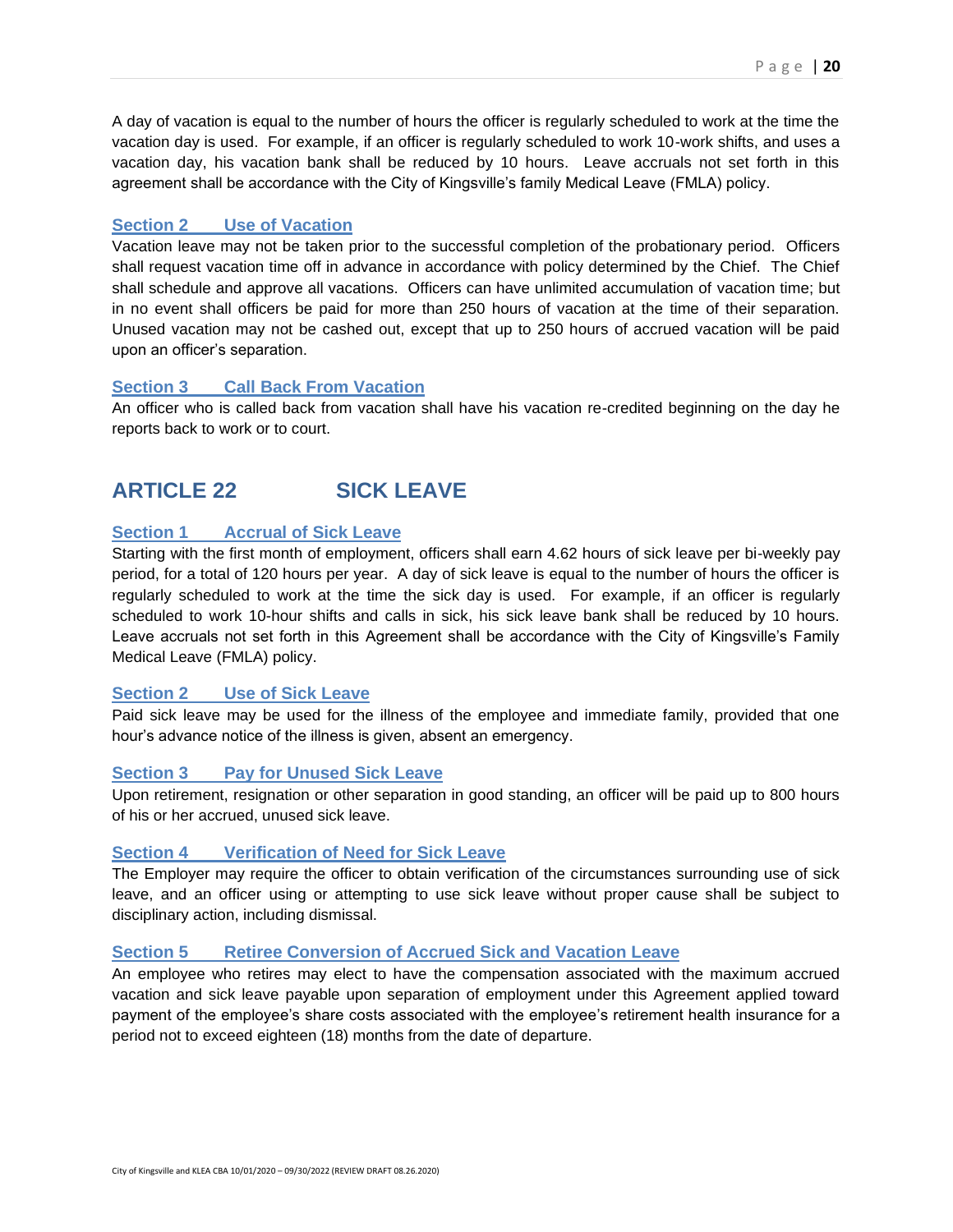#### **Section 6 Sick Leave Buy Back Program**

After an employee has accrued the maximum of 800 hours of sick leave that City would pay upon separation of employment or retirement, the employee may participate in the sick leave buy-back program.

If an employee does not use more than 40-hours of accrued sick leave in a fiscal year, the employee will be eligible to sell back up to 40-hours of accrued sick leave from the 800 hour bank for cash at their current rate of pay. Once the employee opts to sell back sick leave, the 800 hour bank is reduced by the number of hours sold back to the City each fiscal year. Sick leave hours accrued after participation in the sick leave buy-back program will be placed in the employee's sick leave bank for hours that are not reimbursable upon separation.

Written notification of the employee's desire to sell accrued sick leave must be submitted to payroll on or before October 15th of the following year and payment will be made in the first full pay period after November 10<sup>th</sup>.

### <span id="page-21-0"></span>**ARTICLE 23 MODIFIED DUTY**

Modified Duty Assignments:

There is no guarantee of modified duty.

1. Officers who are temporarily disabled due to an occupational injury, occupational disease, or a nonoccupational condition, and as a result, are unable to perform their regularly assigned duties, may be eligible for modified duty assignments if available, as determined by the Chief, and not to exceed a 6 month period from the date of injury/illness.

Modified duty assignments are considered temporary. The type and length of modified duty assignments will be contingent upon availability and a provider's restriction statement(s).

- 2. Officers must advise their providers of their position as police officers and the physical requirements of the position.
- 3. Officers placed on modified duty by their provider must immediately notify their division supervisor and provide supporting documentation detailing the restriction(s). It is the employee's responsibility to obtain and submit a copy of the supporting documentation to the office of the Police Chief.
- 4. Officers on modified duty must comply with restrictions of their provider and as such, the described restriction shall be considered direct orders from the Police Chief should the officer return to work in a modified duty capacity. Failure to comply with indicated restrictions shall be grounds for disciplinary action for failure to comply with a lawful order while on-duty.
- 5. Officers have the option of accepting or refusing modified duty. However, if accepted, the officer shall take any duty assignment ordered by the Chief of Police. Failure to accept a modified duty assignment for a work related injury/illness shall negate the City's responsibility as outlined in TLGC 143.073.
- 6. Officers can be on modified duty for a maximum of six (6) months from the first date of the injury/illness. This can be extended by order of the Chief of Police. All officers on Modified Duty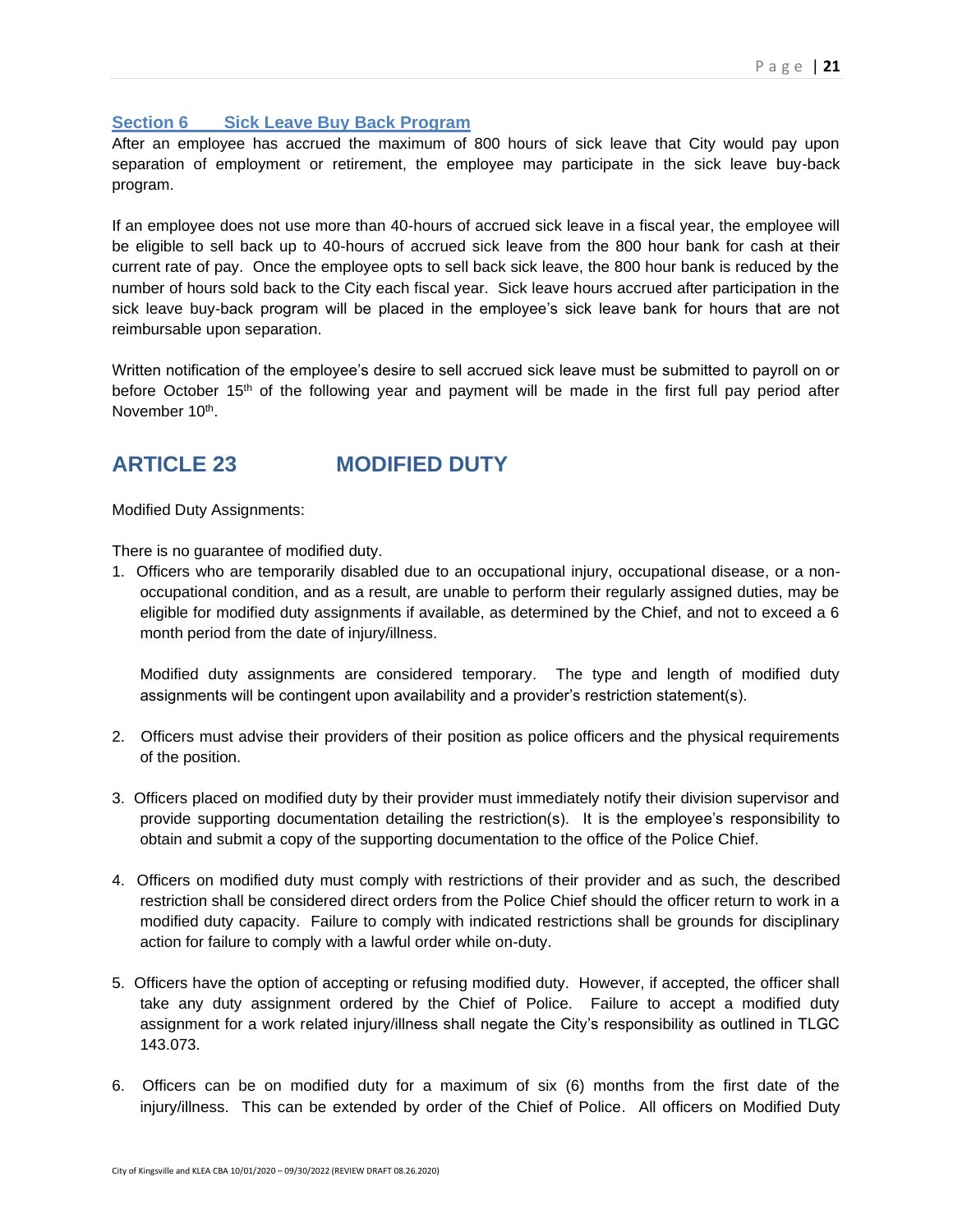P a g e | **22**

thirty (30) days depending on the individual's condition to determine if the officer is medically able to return to full duty. Officers not cleared after six (6) months of being on modified duty can utilize their sick leave, vacation, and holiday as outlines by City of Kingsville Policy # 750 Family and Medical Leave.

- 7. Officers on modified duty will retain their rank and all incentive pay that goes along with their rank. They will continue to accrue compensatory, holiday, sick and vacation time while on modified duty.
- 8. Officers on modified duty will not work any outside employment requiring law enforcement services.
- 9. An Officer's assignment to modified duty shall not impair that officer's right to any and all other paid leave.
- 10. Officers cleared by their physician to go back to full duty must immediately inform their immediate supervisor.

## <span id="page-22-0"></span>**ARTICLE 24 LEAVES OF ABSENCE**

### **Section 1 Occupational Injury or Disability**

An officer who is injured in the course of employment shall be covered by the Texas worker's compensation Act and by the provisions of Chapter 143.073(a). The City may require the officer to provide a status report on a reasonable basis from the officer's physician at any time the officer is off work due to an injury. The City may require an officer to perform modified duties if the officer is released to return to work with restrictions.

#### **Section 2 Administrative Leave**

The City Manager or the Chief may grant administrative leave with or without pay when in the sole discretion of the City Manager or the Chief, such leave is warranted and is in the best interest of the Department.

#### **Section 3 Bereavement Leave**

An officer is entitled to have three (3) work days off to mourn the death of an immediate family member. "Immediate family" includes spouse, parents, stepparents, parents-in-law, brothers, sisters, children, stepchildren and grandparents or any person residing in the employee's household. The officer may be required to submit proof of relationship if requested by the Chief. Bereavement leave must be taken within three (3) months of date of death or time is lost. Bereavement leave is not accruable for payment.

#### **Section 4 Jury Duty Leave**

An officer who is called for jury duty shall receive his or her regular rate of pay for the duration of the jury service.

#### **Section 5 Pre-emption of Chapter 143**

To the extent that any provision of this article conflict with or changes Chapter 143 or any other statute, executive order, local ordinance or rule, this Agreement shall supersede such provisions, as authorized by Section 174 of the Texas Local Government Code.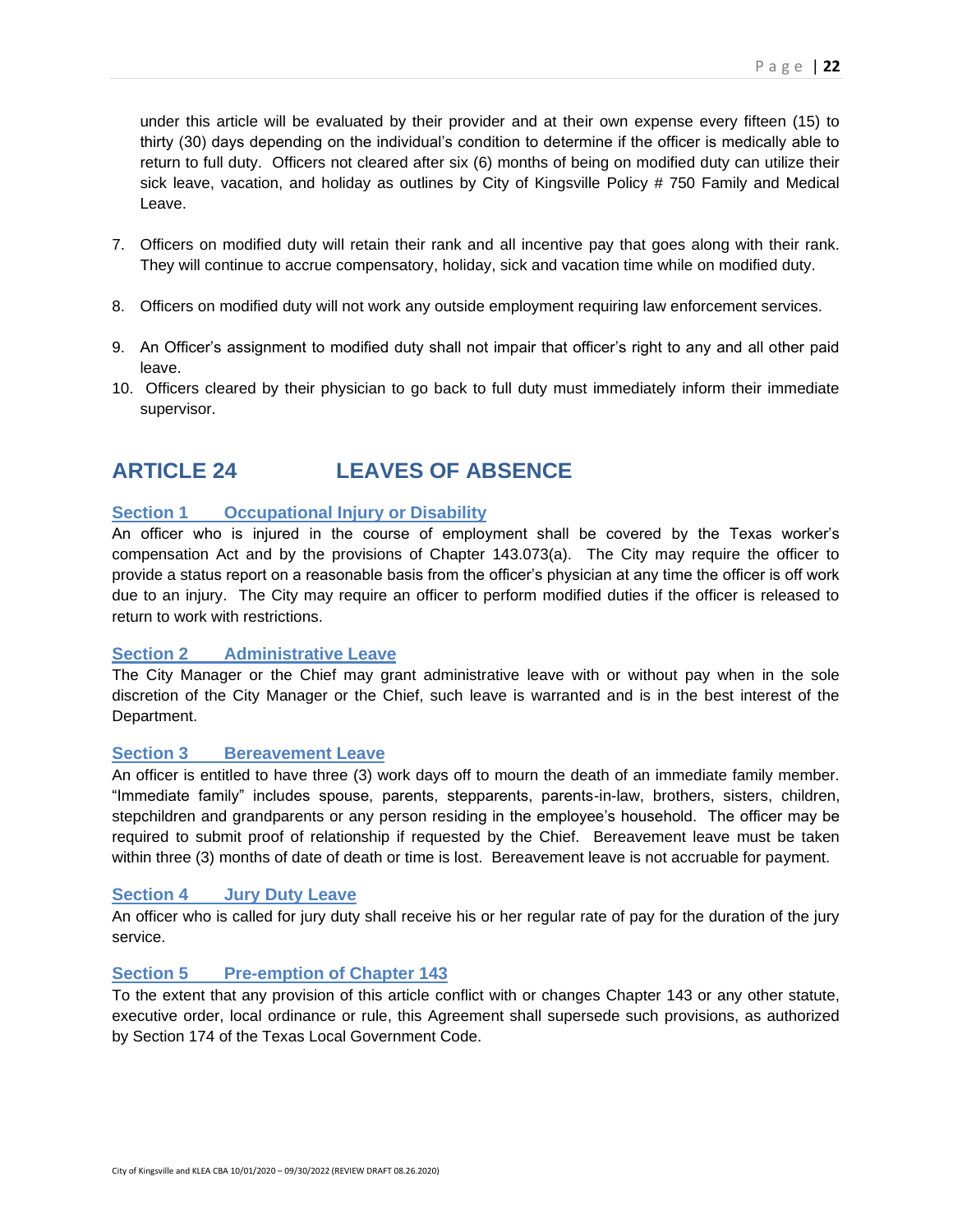### <span id="page-23-0"></span>**ARTICLE 25 PERSONNEL FILES**

#### **Section 1**

The Chief of Police or his designee shall be the custodian of the Member's 201 personnel file within the Personnel Office of the Police Department subject to the requirements of applicable law. A log will be kept of the names of individuals who have had access to the Member's 201 file except where not permitted by law or court order.

#### **Section 2**

A Member may schedule to review his 201 file during normal business hours.

#### **Section 3**

Pending disciplinary actions and internal grievances will not be included in the Member's 201 file until all internal review procedures within the Chief's Office have been completed.

#### **Section 4**

<span id="page-23-1"></span>Any supervisor receiving a member's training certificate will forward such certificate to the Chief of Police for placement in the member's training file.

### **ARTICLE 26 INSURANCE BENEFITS**

The same level, scope and financial participation in cost, as may be provided to non-bargaining unit employees, will be provided to bargaining unit employees. The City reserves the exclusive right to determine what the level, scope, and financial participation, if any, will be and modify same at its discretion for all bargaining unit employees.

### <span id="page-23-2"></span>**ARTICLE 27 RETIREMENT**

Every employee in the bargaining unit shall be covered by the Employer's retirement plan at the contribution rate set for the employer and the employee by the City.

### <span id="page-23-3"></span>**ARTICLE 28 DEFFERED COMPENSATION PLAN**

The City shall continue its practice, effective as of the date of the execution of this Agreement, of permitting officers to participate in the citywide deferred compensation plan. The officer's participation shall be under the same terms and conditions as all other city employees.

### <span id="page-23-4"></span>**ARTICLE 29 COMPENSATION**

#### **Section 1 Compensation**

Collective bargaining agreement wages for October 1, 2020 – September 30, 2022 - See Appendix A

Collective bargaining agreement wages are effective the first day of the first full pay period of each fiscal year.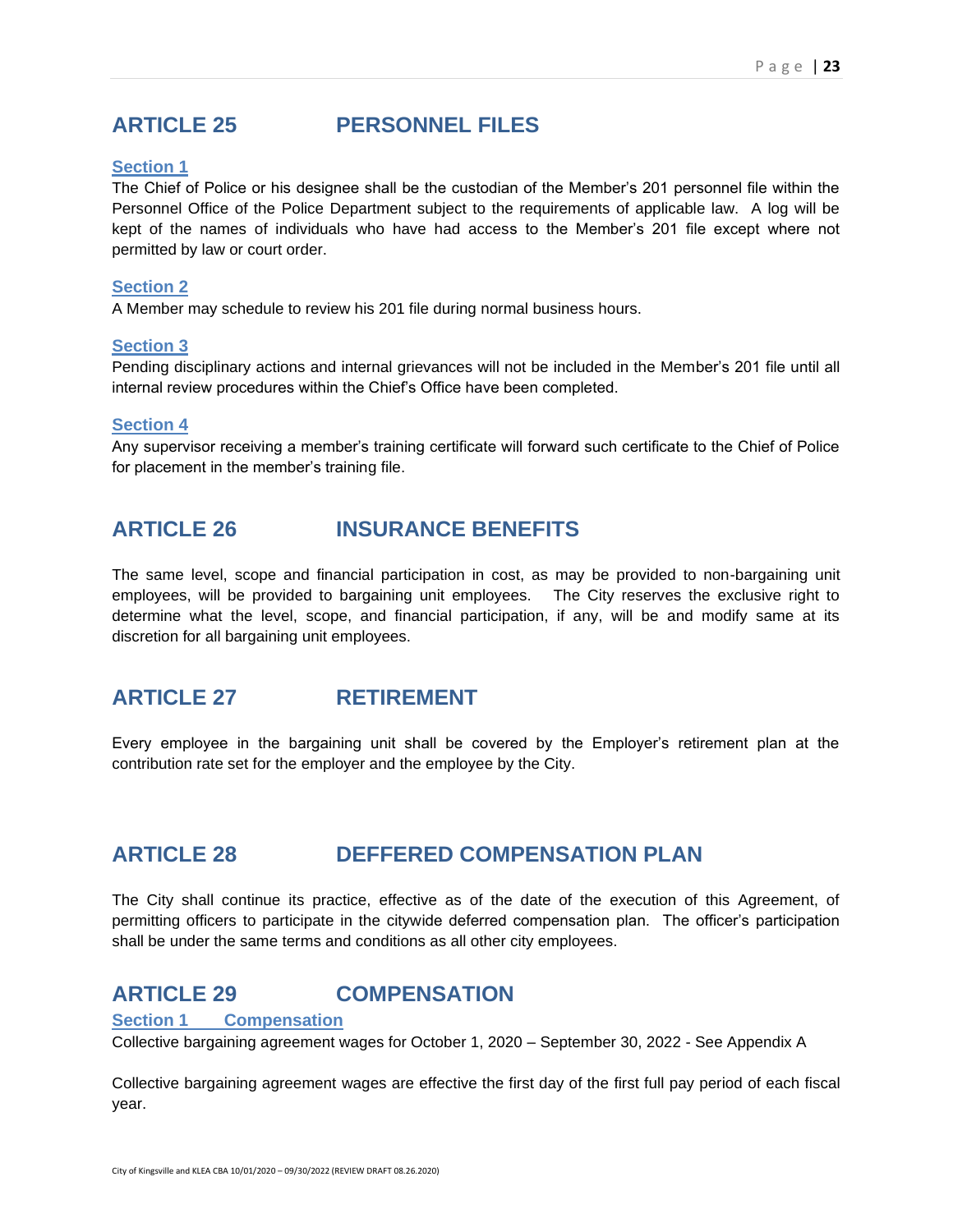Ranges:

- PD-2 This range is the hiring range for all new certified police officers appointed to the Police Department. The employee shall advance through this range based on time in-grade as defined by the schedule.
- PD-3 Upon promotion to Lieutenant, the employee is placed at this range; advancement through this range is based on time in-grade as defined by the schedule.
- PD-4 Upon promotion to Captain, the employee is placed at his range; advancement through this range is based on time in-grade as defined by the schedule.
- PD-5 Upon promotion to Commander, the employee is placed at this range; advancement through this range is based upon time in-grade as defined by the schedule.

**Section 2 Education and Certification Pay**

1. Education Incentive Pay:

| Associates Degree       | S   | 50.00 per month  |
|-------------------------|-----|------------------|
| <b>Bachelors Degree</b> |     | 100.00 per month |
| Masters Degree          | \$. | 200.00 per month |

Individual degrees must be obtained from an accredited college or university. Officers shall receive pay for only one degree and not all three.

2. Certification Pay:

| Intermediate Police Officer Certificate | S | 30.00 per month  |
|-----------------------------------------|---|------------------|
| Advanced Police Officer Certificate     | S | 52.00 per month  |
| Master Police Officer Certificate       | S | 100.00 per month |

Officers shall receive certification pay for an Intermediate Certificate, Advanced Certificate or Master Peace Officer Certificate, not all three.

3. Other Certification Pay:

Intoxilyzer Operator Certificate \$ 30.00 per month

Officers possessing certification for training programs not approved shall not receive certification pay.

4. Method of Computing Salary Increases

Each percentage increase in officer's salaries shall be made to the base salaries in effect just prior to the date of the wage increase.

5. Shift Differential

Effective upon the execution of this Agreement, officers who perform work between the hours of 9:00 p.m. and 7:00 a.m. shall be paid a shift differential of 35 cents per hour. The shift differential shall be applied only to hours actually worked.

6. Field Training Officer

Field training officers shall be paid the following per day when actually performing FTO duties:

\$ 9.25 per day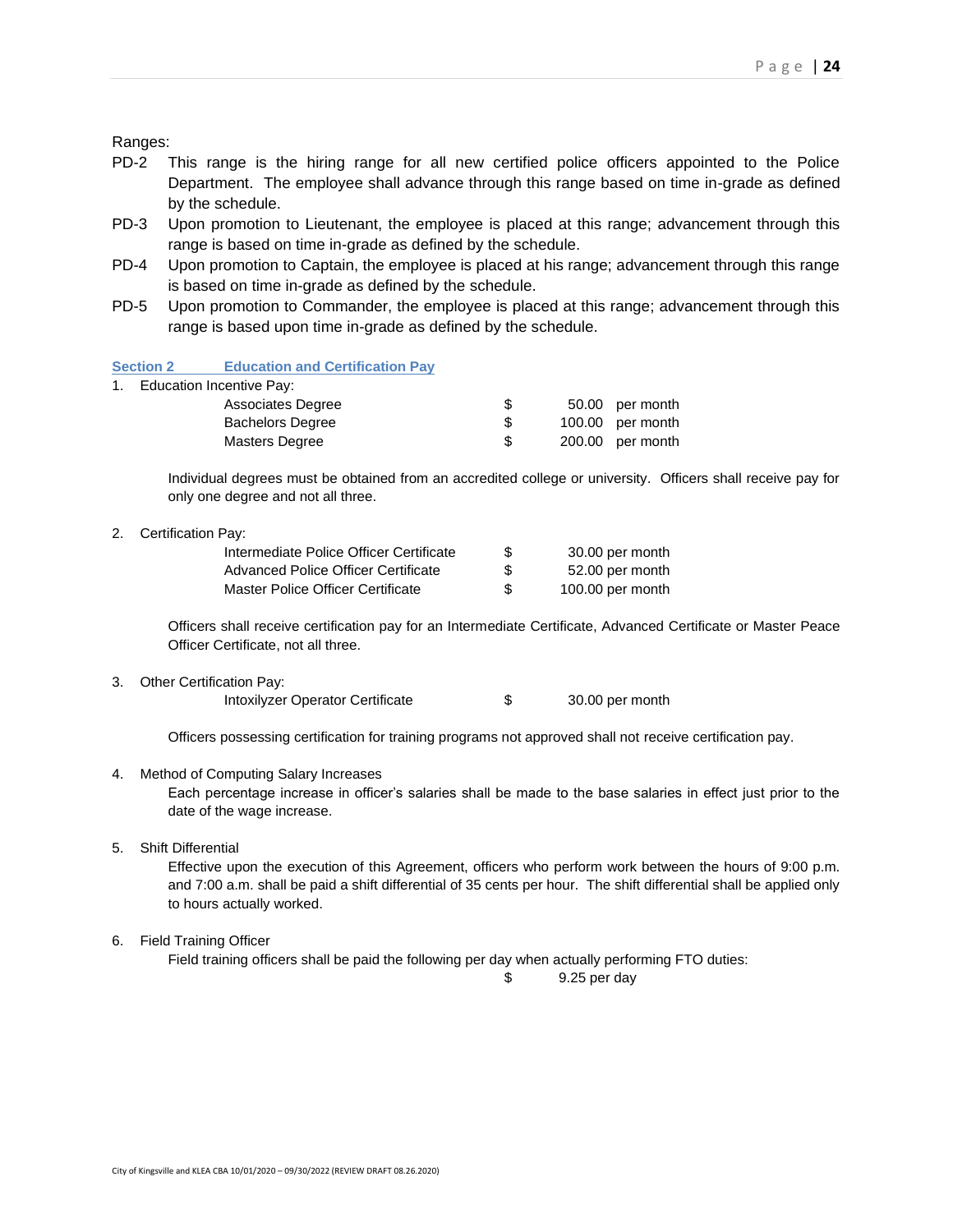### <span id="page-25-0"></span>**ARTICLE 30 LONGEVITY**

The Employer shall pay a longevity allowance of ten dollars (\$10) per month per year of service to officers who have completed one (1) to twenty-five (25) years of service to each officer covered by this Agreement. The allowance shall be paid on a bi-weekly pay period basis

### <span id="page-25-1"></span>**ARTICLE 31 EMPLOYEE INVESTIGATIONS AND DISCIPLINARY ACTION**

The Association understands and agrees that the Chief of Police, as the duly appointed department head, has the original authority and responsibility over the personnel management of the Police Department, subject to such procedures required by law. The Association further understands and agrees that the Chief of Police retains the sole authority and discretion to determine whether an alleged violation of disciplinary rules should be further investigated.

This agreement incorporates Policy 2.4 Internal Investigations Process of the City of Kingsville Police Department.

#### **Section 1 Signed Complaints**

Before any internal investigation, pursuant to Chapter 143 of the Texas Local Government Code (TLGC), resulting from a citizen compliant can be initiated against a police officer, that citizen will be required to sign a sworn affidavit, clearly stating the allegation. A copy will be made available to the officer with the notice of investigation letter. If the citizen refuses to sign an affidavit there will be no internal investigation on the officer based on the compliant from the citizen.

#### **Section 2 Administrative Leave**

At the sole discretion of the Chief of Police, an officer may be placed on administrative leave, either with or without pay, pending the investigation of any compliant against an officer. The length of time an officer may be placed on administrative leave shall be for no longer than required to conduct an investigation. Under no circumstances will an officer be placed on administrative leave as a means of punishment.

#### **Section 3 Standards of Discipline**

No employee shall be reduced in pay or position, suspended, indefinitely suspended, or subjected to disciplinary action except as allowed by TLGC Chapter 143. In all instances discipline will be applied in a corrective manner. It shall take into account the circumstances surrounding the incident, the nature of the violations, the employee's record of discipline, and the employee's record of performance and conduct.

Discipline may be administered in steps except as allowed by TLGC Chapter 143.

1. Written Reprimands

Written reprimands may be issued by any supervisor to an officer without requiring prior notification once approval is received from the Police Chief or his designee. Copies of all written reprimands shall be given to the affected officer. The officer may reply and such reply shall become a part of the officer's permanent civil service file. No written reprimand shall be placed in the file without the officer's knowledge. Letters of reprimand shall become a part of an officer's departmental file.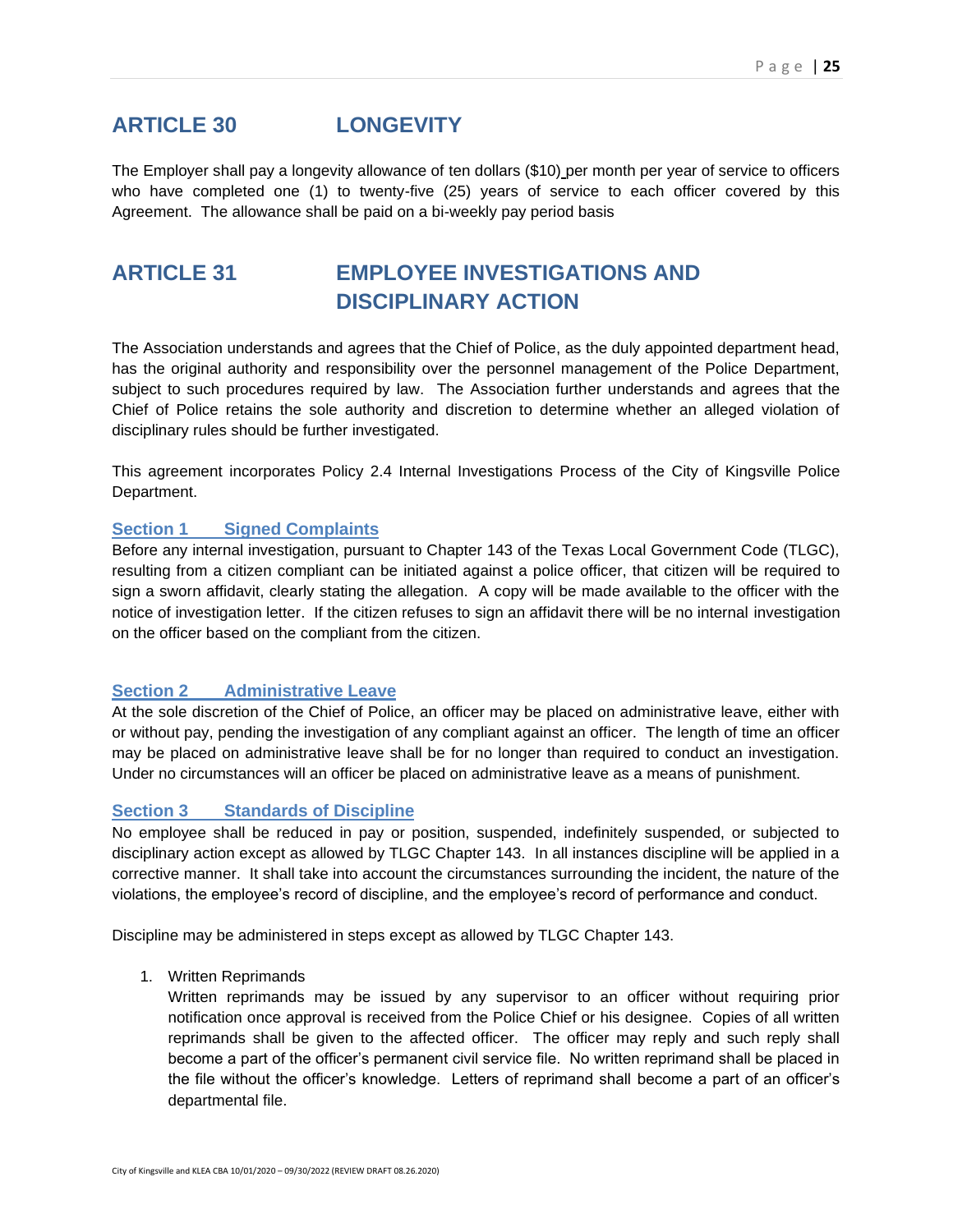- 2. Suspension
- 3. Demotion in rank
- 4. Indefinite Suspension

The Chief of Police shall have the discretion to implement disciplinary action commensurate with the nature of the offense.

#### **Section 4 Process of Appeal**

The Chief may reprimand, demote, suspend without pay or indefinitely suspend any non-probationary police officer as allowed by TLGC Chapter 143. Except for verbal and written reprimands, a nonprobationary officer may appeal disciplinary actions, including suspension to the City of Kingsville Civil Service Commission pursuant to Chapter 143 of the TLGC or to a hearing examiner, as provided in Chapter 143.057 of the TLGC.

In addition to the rights of the Chief to promote, temporarily suspend or to indefinitely suspend an Employee for cause as set forth in the TLGC Chapter 143 or the rules and regulations of the Department or the City's Civil Service Rules and Regulations, the Chief may impose "alternate disciplinary action" or require attendance or participation in a remedial, education or rehabilitative programs.

#### **Section 5 Minor Suspensions**

Use of Leave in Lieu of Minor Suspension Without Pay

If a member of the bargaining unit received a statement of suspension without pay of five (5) calendar days or less, the member of the bargaining unit may with the approval of the Chief, within three (3) days of receipt of the suspension, forfeit vacation or holiday time equal to the length of the suspension. The forfeited vacation or holiday time will not constitute hours worked. In the event a member of the bargaining unit has received a disciplinary suspension within the preceding twenty-four (24) month period, the member may only forfeit vacation or holiday time with the Department Head's permission. The member must agree that there is no right to appeal the suspension nor right of review before any administrative body or judicial body if this method of suspension is chosen and the employee must sign a waiver of appeal and agree to the suspension.

#### **Section 6 Appeal**

Members who receive a suspension without pay of five (5) calendar days or less may only appeal their suspension, unless waived in accordance to Section 1 above, to the Civil Service Commission and provisions of TLGC Chapter 143.057 shall not apply to such suspensions. The provisions of this section shall supersede TLGC Chapter 143.057 which shall not apply to suspensions of five (5) calendar days or less.

Appeals of disciplinary actions not excluded above must be heard before the civil service Commission within 60 days of the filing of notice of appeal by the officer, unless a postponement is granted after a hearing, based on temporary unavailability of a witness or other evidence. A member may appeal indefinite suspension of employment to the Civil Service Commission in accordance with the rules of the Kingsville Civil Service Commission. If a member elects a speedy hearing on an indefinite suspension appeal by filing a written request, the Commission shall schedule and hear the case within 60 days of the filing of the appeal, unless a postponement is granted after a hearing, based on the temporary unavailability of a witness or other evidence. If the hearing is not convened by the Civil Service Commission within 180 days of the filing of the request for appeal, the disciplinary action shall be set aside and deemed as though unfounded. A member choosing not to appeal to the Kingsville Civil Service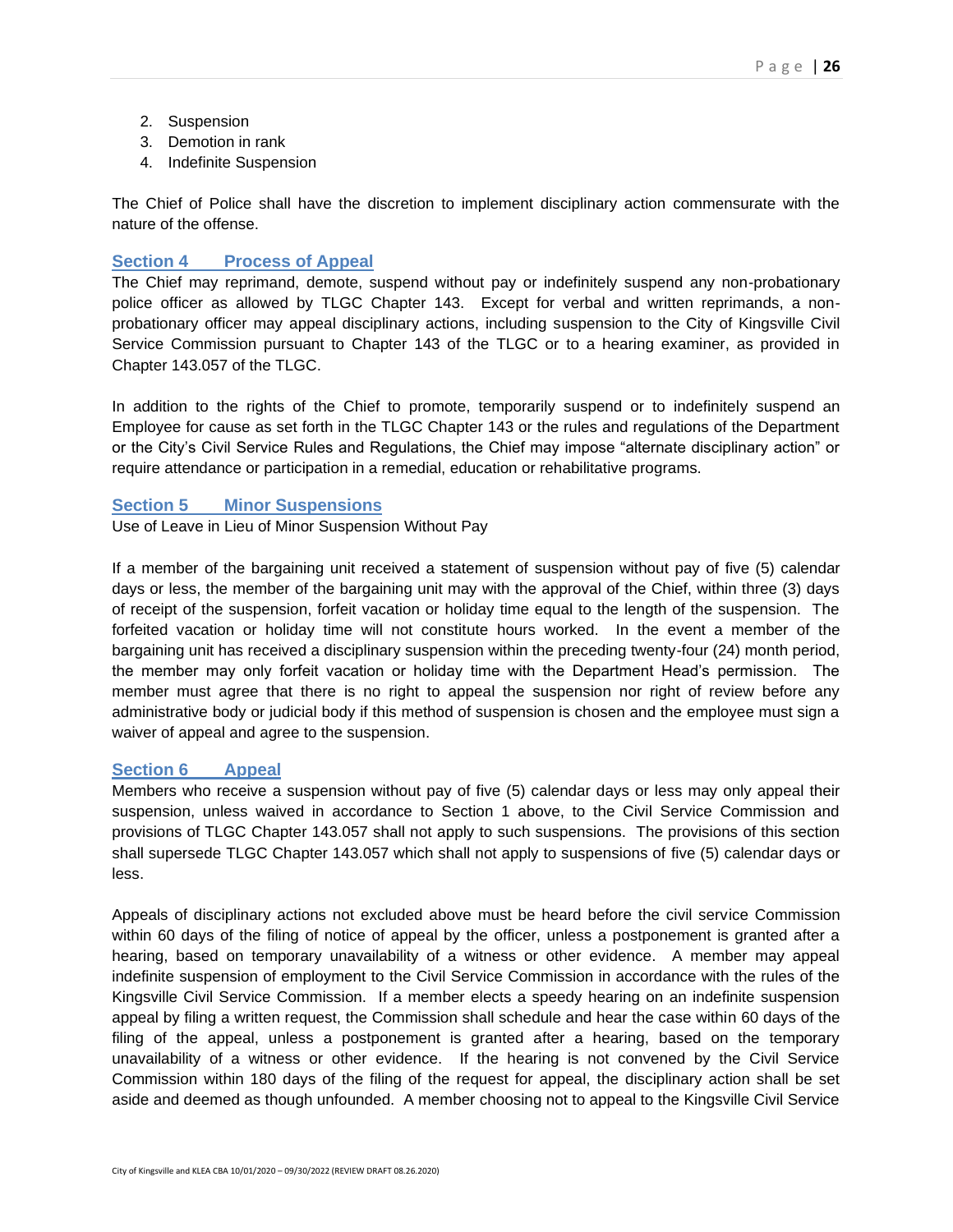Commission may appeal a suspension or indefinite suspension of employment to an independent arbitrator.

#### **Section 7 Arbitration Process**

A member may, as an alternative to an appeal to the Civil Service Commission in Section 6 above, appeal a suspension or indefinite suspension to arbitration. If the appeal is for arbitration of a suspension or indefinite suspension, the member and the Chief or his designee (the parties) shall attempt to mutually agree on an arbitrator. If the parties fail to agree on an arbitrator within fourteen (14) calendar days after the appeal is filed, the parties may promptly select an arbitrator in accordance with the procedures outlined in Article 32, Section 4, Step 5 for selection.

- 1. The hearing shall be commenced, but need not be completed, within 365 calendar days of the arbitrator's selection. Delay in commencement of the hearing within these time periods may occur due to unavoidable conflicts between the arbitrator and the parties' schedules, or by mutual agreement of parties. However, if the arbitrator selected cannot commence the hearing within 365 calendar days from his or her selection, and there is no agreement to extend the hearing to a later date by the parties, the parties may agree to a substitute arbitrator.
- 2. A stenographic transcription of the proceedings shall be made only upon written agreement of the parties prior to the commencement of the hearing. Should there be no agreement, the party desiring the transcript may have the transcript made at its sole expense.
- 3. The award of the Arbitrator shall state which particular factual charges he or she finds to be true, if any, and the particular rules he or she finds such conduct to have violated, if any. Where the charges are upheld, the award shall state whether the suspension or indefinite suspension imposed is upheld, or whether some lesser discipline is substituted.
- 4. It is specifically and expressly understood that the decision of the arbitrator is final and binding, except either party may appeal to district court if the arbitrator's decision was procured by fraud, or collusion or any other unlawful means or if the Arbitrator was without jurisdiction or exceeded his or her jurisdiction.
- 5. Only the Association may invoke arbitration on behalf of a member as provided herein and only the Association may represent or designate a representative for a member in an arbitration proceeding under this Article.

### <span id="page-27-0"></span>**ARTICLE 32 GRIEVANCE PROCEDURE**

#### **Section 1 Scope of Grievance Procedure**

The purpose of this grievance procedure is to establish effective machinery for the fair, expeditious and orderly adjustment of grievances. Only matters involving the interpretation, application, or enforcement of the terms of this agreement, shall constitute a grievance under the provision of this grievance procedure.

#### **Section 2 Association Representation**

A grievance may be brought under this procedure by one or more aggrieved employees or by the Association itself in cases where the subject of the grievance is an on-going practice by the City which affects the bargaining unit as a whole.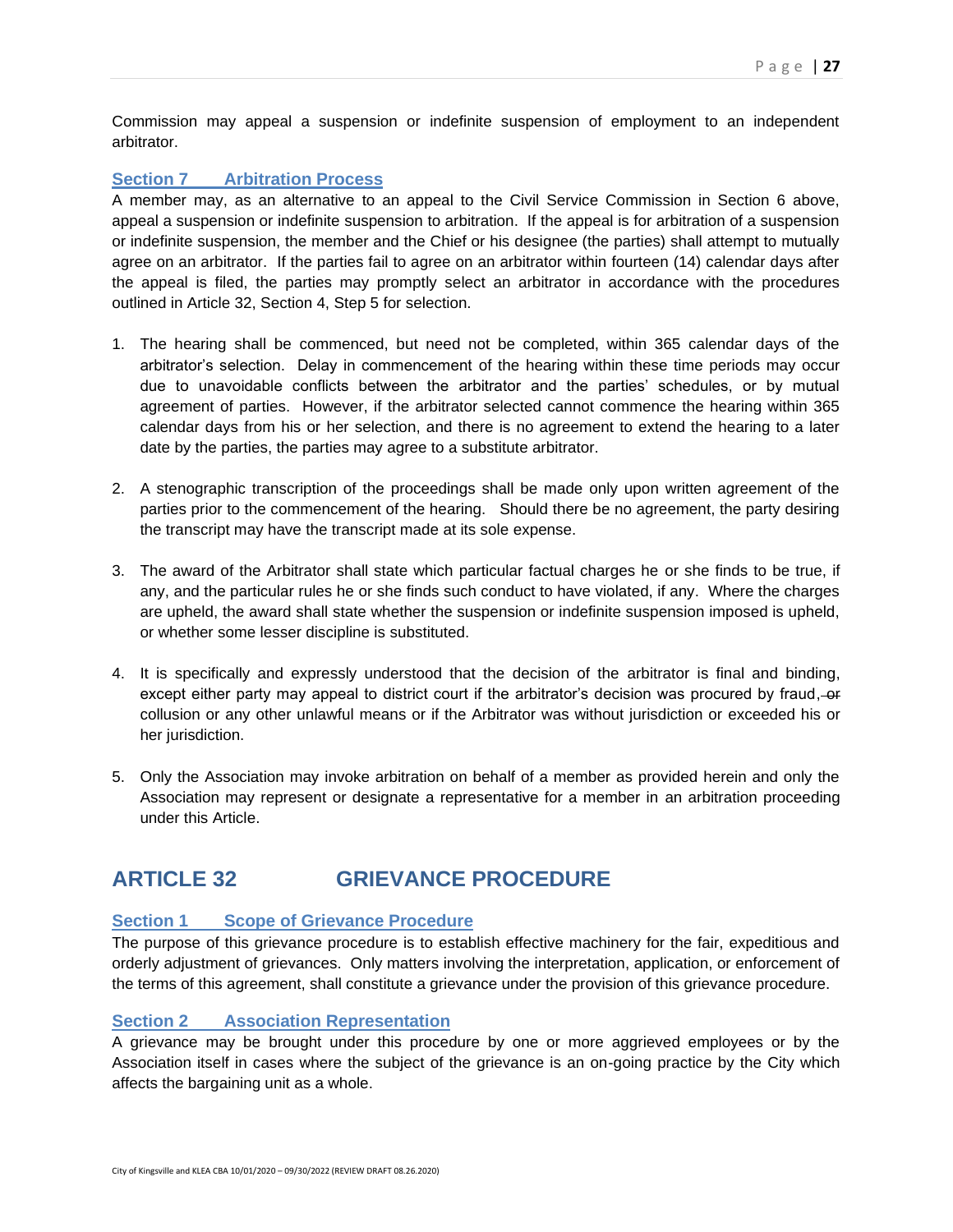#### **Section 3 Time Limits**

The parties shall adhere to the time limits as set forth in this grievance procedure, and may mutually extend the time limits upon the request of either party. In the event that the employee or Association fails to meet the time limits at any step of the procedure, the grievance shall be considered satisfied and no further action shall be taken. Failure by the employer to meet the time limits at any other Step shall be considered an unsatisfactory response and the Association may appeal the grievance to the next step, so long as the time limit for appeal is met.

#### **Section 4 Steps of the Grievance Procedure**

A grievance within the scope of this procedure as defined in Section 1 shall be handled as follows:

Step 1 The aggrieved employee shall submit his written grievance to the Association grievance committee and a copy to the Chief. The committee shall determine whether the grievance is valid. The committee shall judge each grievance in a fair and equitable manner and shall not discriminate against employees who are not Association members. If, in its sole discretion, the grievance committee determines that the grievance is not valid, the committee shall give written notice of that determination to the aggrieved employee.

- Step 2 If the Association deems the grievance to be valid, the Association shall submit a written grievance to the Chief within twenty (20) working days following occurrence of the event or from the date the employee should reasonably have known about the event, but no later than three (3) months from the occurrence of the event, giving rise to the grievance. The Chief shall respond in writing to this grievance within twenty (20) working days of its receipt.
- Step 3 If the grievance has not been resolved at Step 2, the Association shall submit the grievance in writing to the City Manager within ten (10) working days following the receipt of the Chief's decision. The city manager shall respond in writing to this grievance within twenty (20) working days of its receipt. If the City Manager does not respond within twenty (20) working days, the grievance shall be deemed denied. The requirement in Steps 1 through 3 for written grievances and responses shall not preclude the aggrieved employee and the appropriate management representative from orally discussing and resolving the grievance.

#### Step 4

If the grievance has not been resolved at Step 3, the Association may request that the grievance be submitted to mediation with the Federal Mediation and Conciliation Services (FMCS). The FMCS will be contacted within ten (10) working days of the request for such services.

#### Step 5

If the grievance has not been resolved at Step 4, the Association may request that the grievance be submitted to mediation. The Association shall make a written request for mediation within ten (10) working days of receipt of the City Manager's response. Upon request of the Association, submission of the grievance to mediation shall be mandatory on the part of both parties. A mediator shall be agreed on by both parties within ten (10) working days of City receiving request for mediation. The agreed upon mediator will be contacted and a mediation date will be set on the earliest date the mediator and both parties are available.

#### Step 6

Arbitration. If the grievance has not been resolved at Step 5, the Association may request, within twenty (20) working days of the denial at Step 5, that the grievance be submitted to arbitration.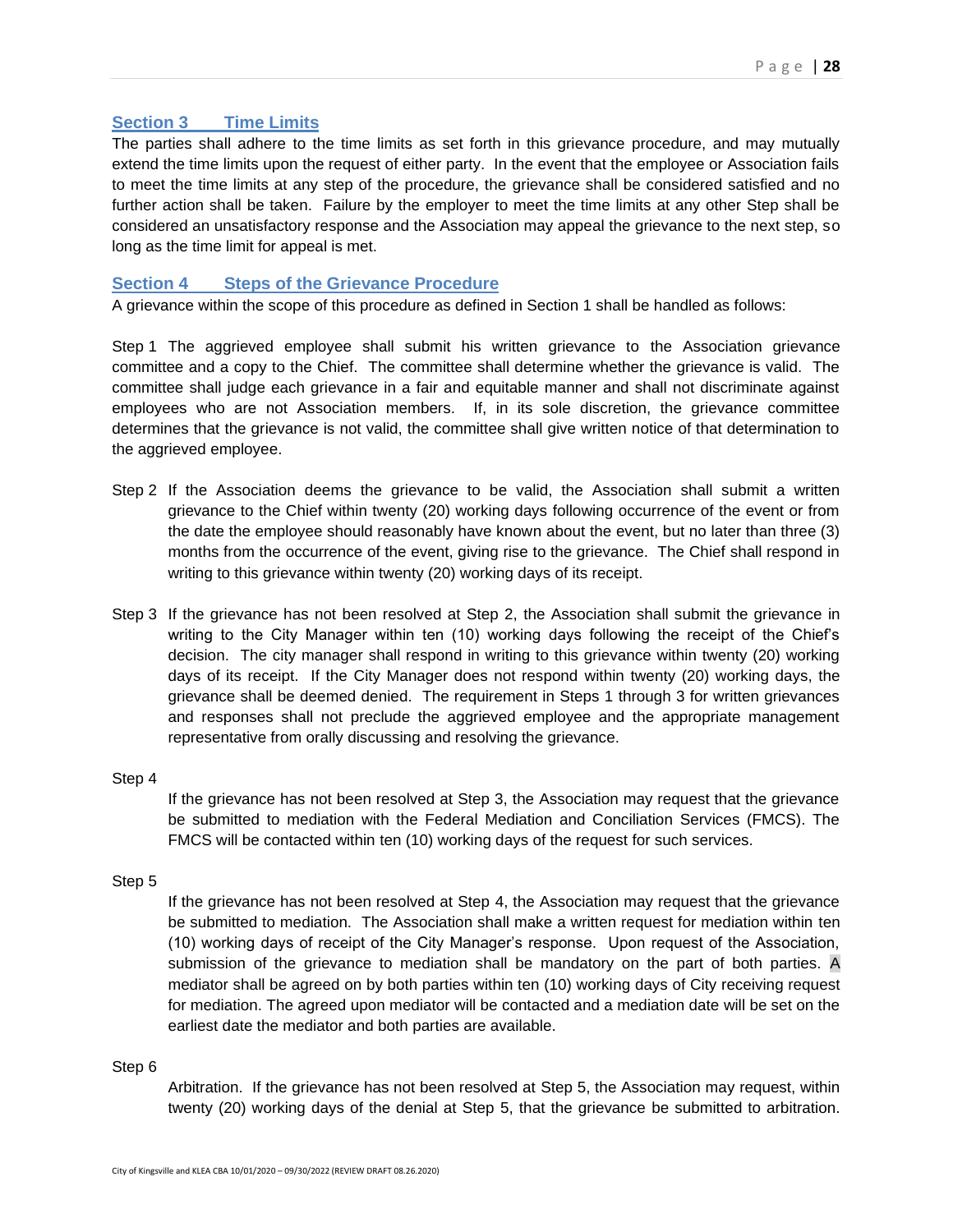The request shall state whether the Association claims that arbitration is mandatory; of no such claim is stated, arbitration is deemed voluntary. Submission of the grievance to arbitration shall be voluntary on the part of both parties except as expressly provided herein. The fees and expenses of the arbitrator shall be borne by the party ruled against as determined by the arbitrator in his/her award.

The decision of the arbitrator shall be binding on both parties. Arbitration is mandatory in a case in which the dispute involved the application, interpretation, or enforcement of an express provision of this agreement. The following matters and actions are not subject to mandatory arbitration under this section:

- a. personnel evaluations,
- b. establishment of departmental rules and procedures,
- c. scheduling of work and overtime,
- d. the methods and processes by which work is performed,
- e. transfers,
- f. assignments,
- g. shift changes,
- h. any matter for which another hearing process is provided by contract or law including, but not limited to, reprimands, suspension, demotions, Passovers, and promotional examinations, and the scoring thereof,
- i. promotions, and the procedures and evaluations connected therewith,
- j. the exercise of any management right referenced in Article 3 of this agreement.

If arbitration is mutually elected, or required, a list of seven (7) qualified neutrals that are members of the National Academy of Arbitrators shall be requested from the American Arbitration Association (AAA) or other qualified agency. Within five (5) working days after receipt of the list, the Association and the City shall alternately strike the names on the list, and the remaining name shall be the arbitrator. If they do not so agree, each party may mail to the Human Resource Director a copy of the list of neutrals indicating the order in which they wish to alternately strike names. On the fifteenth  $(15<sup>th</sup>)$  calendar day following the mailing of the list by the AAA or other qualified agency, the Human Resource Director shall alternately strike the names in the order requested beginning with the opposite party's list from the last occasion of striking and the last remaining name shall be selected. Copies of the final strike order and the Human Resource Director will send each party's preferential list to the respective parties, but not before the selection is made. Should either party fail to deliver their list within fifteen (15) calendar days from the date the agency mails the list, the other party's seventh  $(7<sup>th</sup>)$  numbered strike shall be selected. Should both parties fail to deliver their list to the agency within 15-calendary days, the selection will be at random by the Human Resource Director.

The hearing on the grievance shall be informal and the rules of evidence shall not apply. The arbitrator shall not have the power to add to, subtract from or modify, the provisions of this agreement in arriving at a decision on the issue or issues presented; and shall confine his decision solely to the precise issue submitted for arbitration, and shall have no authority to determine any other issues not directly presented in the grievance. The decision of the arbitrator shall be final and binding upon the aggrieved employee, the Association and the City. The losing party shall pay all the fees and expenses of the arbitrator. The arbitrator shall designate the losing party for the purposes of this article, and may find that both parties lost in part and apportion fees and expenses accordingly.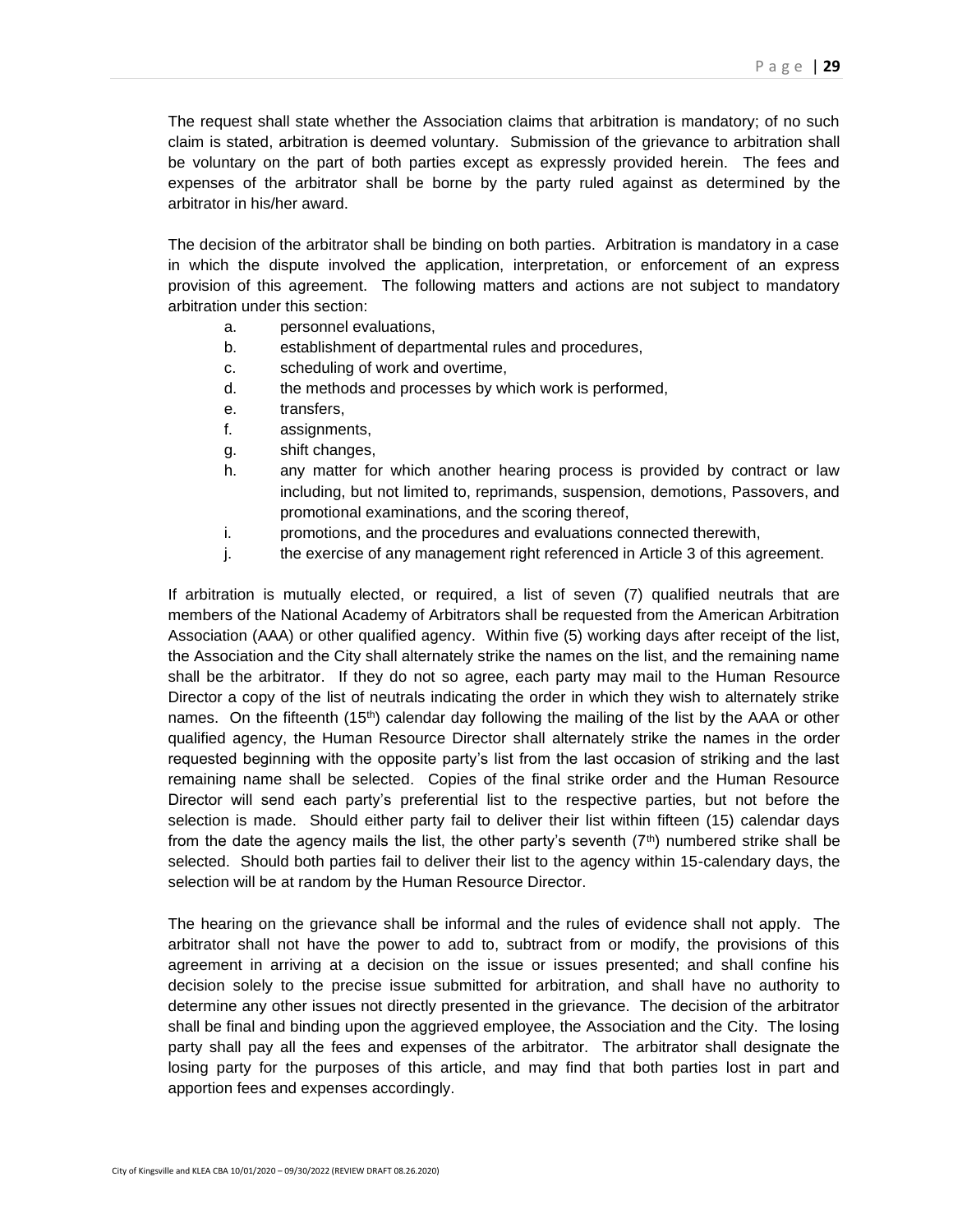The parties, during arbitration hearings, shall have the following rights and duties:

- To exchange the names of witnesses to be called and the nature of their testimony prior to the hearing;
- To require the arbitrator to subpoena witnesses;
- To be represented by legal counsel;
- To present evidence, testify, and argue the evidence; and
- To confront and cross-examine adverse witnesses (subject to the reasonable discretion of the arbitrator to admit hearsay evidence).

If the arbitration is not mandatory, and not mutually elected, the Association may appeal the decision of the City Manager, resulting from Step 4, to the District Court in Kleberg County. In the event that the Court rules in favor of the Association, neither the Association nor the employee shall be entitled to recover any damages which could reasonably have been mitigated by the employee or the Association. The final judicial decision by the last court resorted to by either party shall be final and binding on all parties.

Nothing contained within this Article providing for final and binding arbitration shall be construed to apply to the statutory process for resolving an impasse in collective bargaining nor to require compulsory arbitration with respect to impasse.

### <span id="page-30-0"></span>**ARTICLE 33 PERSONNEL REDUCTION**

In the event of layoff of police officers in the city of Kingsville Police Department becomes necessary, the police officer with the least seniority shall be laid off first, and any further layoffs will be in the same order.

A reinstatement list shall be created and valid for one (1) year after the date the position(s) was vacated or abolished. No new police officers shall be hired until the police officers laid off have been given notice of re-hiring and the police officer(s) are given a fourteen (14) day period to notify the employer of intention to return to work. The fourteen (14) day period begins upon receipt of the employee's notice to the affected employee. If no response is received within the fourteen (14) day period, the name shall be removed from the list.

Police officers shall be rehired in accordance with seniority. Police officers rehired shall be required to meet the then existing employment requirements in place at the time of layoff; provided entry level written examinations shall not be applicable.

Before any layoffs occur, the Employer shall notify all police officers who are eligible for retirement so as they may exercise their rights to retire to avoid layoffs.

In the event of an organization restructuring necessitating a reduction in the number of personnel needed in each rank classification, the individual with the least seniority will be "bumped" back to the next lower rank. If seniority is equal between officers, the next criteria used will be time in service.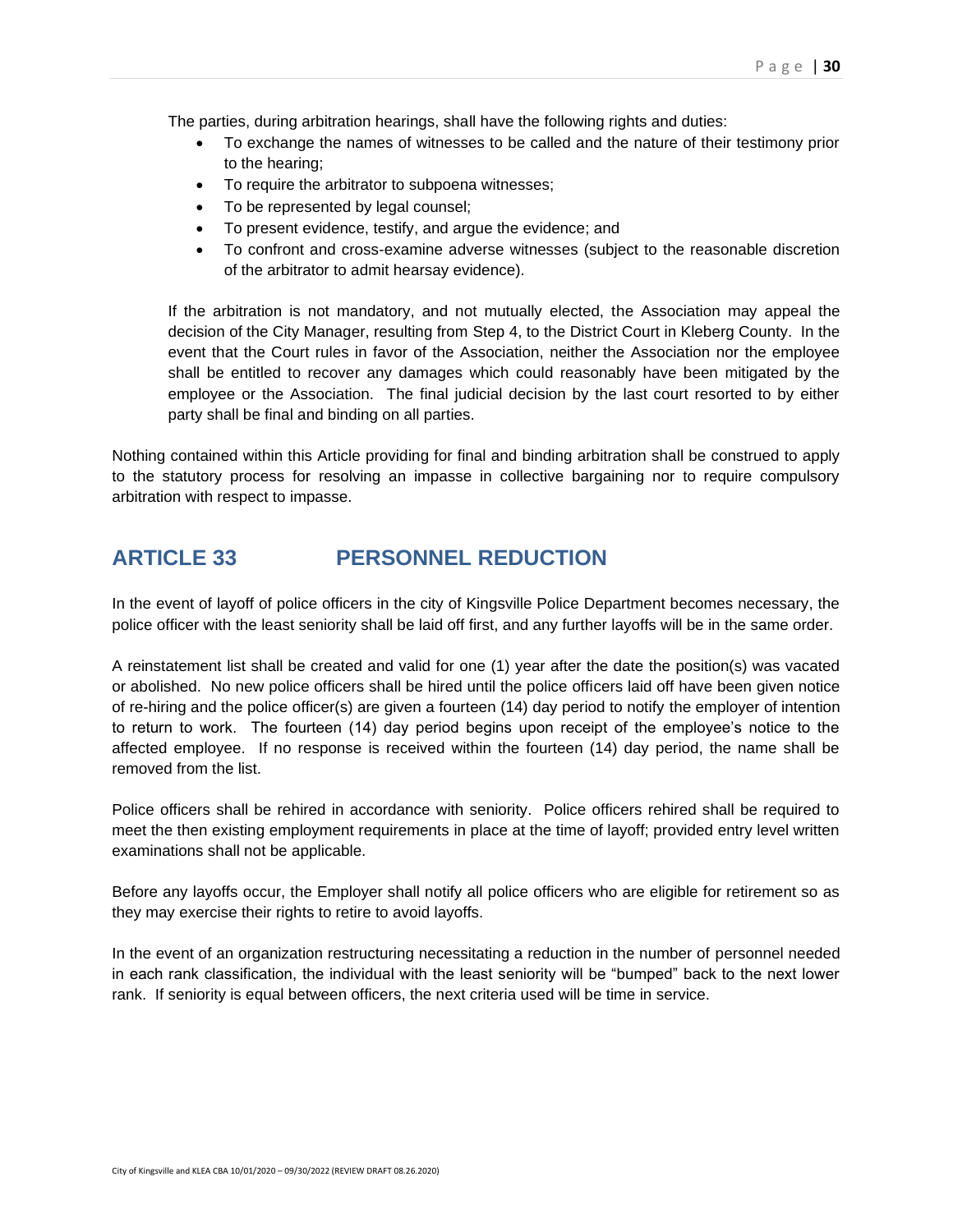### <span id="page-31-0"></span>**ARTICLE 34 MISCELLANEOUS PROVISIONS**

- 1. Badge upon Retirement Each member of the bargaining unit shall be entitled to their badge upon retirement from employment.
- 2. Contact Information
	- a. All police officers shall be required, as a condition of continued employment beyond the probationary period, to obtain and maintain an operating phone. Any changes in phone numbers must be reported to the Police Chief's office within five (5) calendar days.
	- b. Any changes in address must be reported within five (5) calendar days of event.

### <span id="page-31-1"></span>**ARTICLE 35 MAINTENANCE OF STANDARDS**

All economic benefits and working conditions enjoyed by the members of the bargaining unit as of the effective date of this Agreement shall remain unchanged for the duration of this Agreement, unless inconsistent with this Agreement or is mutually agreed to by both the Association and the City.

### <span id="page-31-2"></span>**ARTICLE 36 SCOPE OF AGREEMENT**

The parties agree that each has had the full and unrestricted right and opportunity to make, advance and discuss all matters properly within the province of collective bargaining. The above and foregoing Agreement constitutes the full and complete Agreement of the parties and there are no others, oral or written, except as herein contained. For the term of this Agreement, each party waives the right to demand or petition for changes in the Agreement of to bargain over any subject during the term of this Agreement, even though the subject may not have been within the knowledge or contemplation of either party.

### <span id="page-31-3"></span>**ARTICLE 37 SAVINGS CLAUSE**

#### **Section 1 General Savings Provision**

Should any provision of this Agreement be found to be inoperative, void or invalid by a court of competent jurisdiction, all other provision of the Agreement shall remain in full force and effect for the duration of this Agreement, it being the intention of the parties that no portion of this Agreement or revision herein shall become inoperative or fail by reasons of the invalidity of any other portion or provision.

#### **Section 2 Pre-emption of Local Government Code and Other Provisions**

The provisions of this Agreement shall supersede the provisions of any statute, executive order, local ordinance, or rule which are in conflict herewith, including for example and not by way of limitation, the contrary provisions of Chapter 143, the City Charter of the City of Kingsville, ordinances of the city of Kingsville; and Rules and Regulations of the Firefighters and Police Officers Civil Service Commission for the City of Kingsville.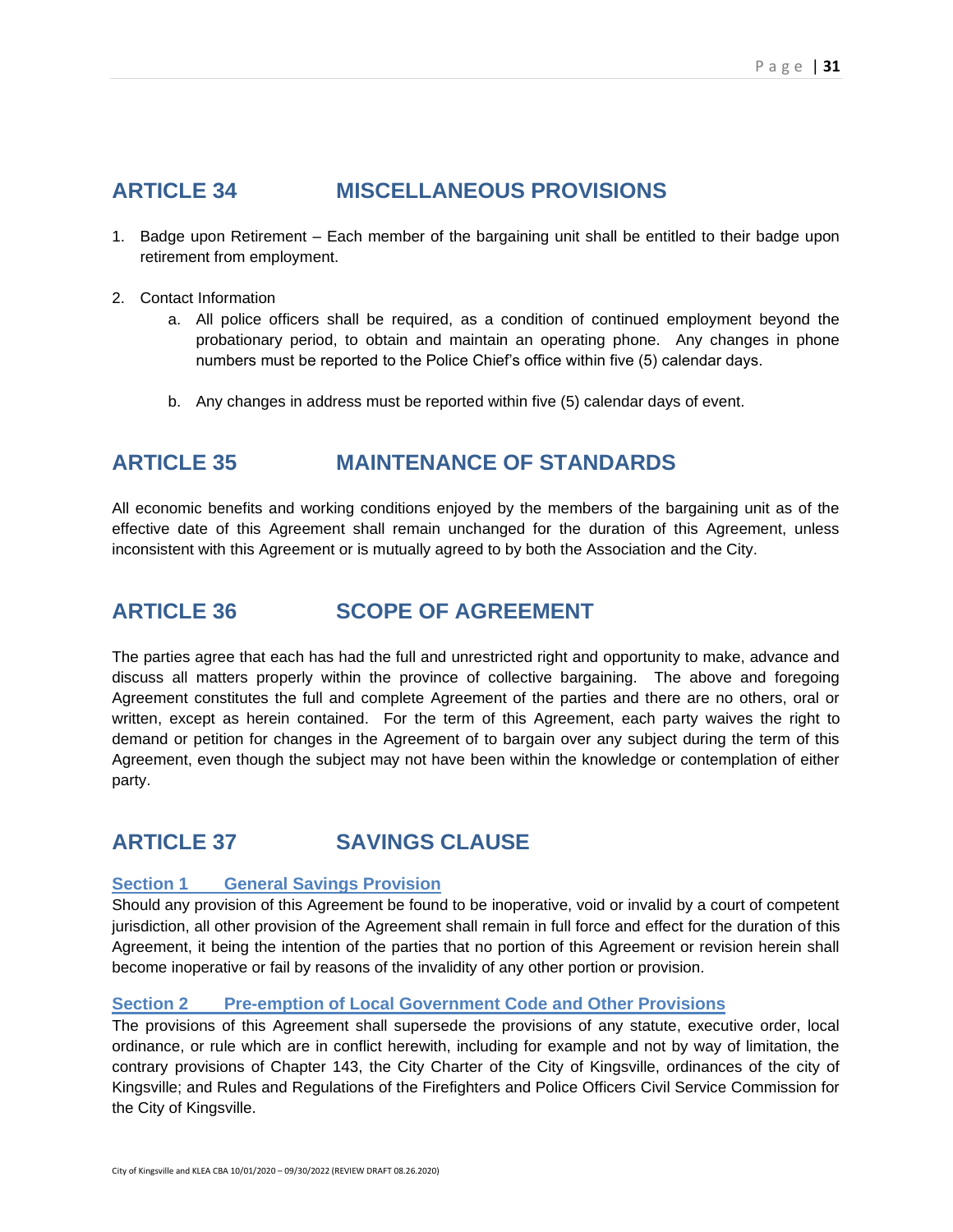### <span id="page-32-0"></span>**ARTICLE 38 DURATION**

This Agreement shall be effective from the 1<sup>st</sup> day of October 2020 and shall remain in full force and effect through the 30th day of September 2022 or until such time as it is superseded by a new contract between the parties, whichever occurs later, provided however that in no event shall this Agreement continue in effect after September 30, 2023.

IN WITNESS WHEREOF, the parties hereto have caused this agreement to be signed on this the 28<sup>th</sup> day of September 2020.

\_\_\_\_\_\_\_\_\_\_\_\_\_\_\_\_\_\_\_\_\_\_\_\_\_\_\_\_\_\_\_\_\_\_ \_\_\_\_\_\_\_\_\_\_\_\_\_\_\_\_\_\_\_\_\_\_\_\_\_\_\_\_\_\_\_\_\_

City of Kingsville **Kingsville Law Enforcement Association** 

Mark McLaughlin, City Manager KLEA President – Johnny Campos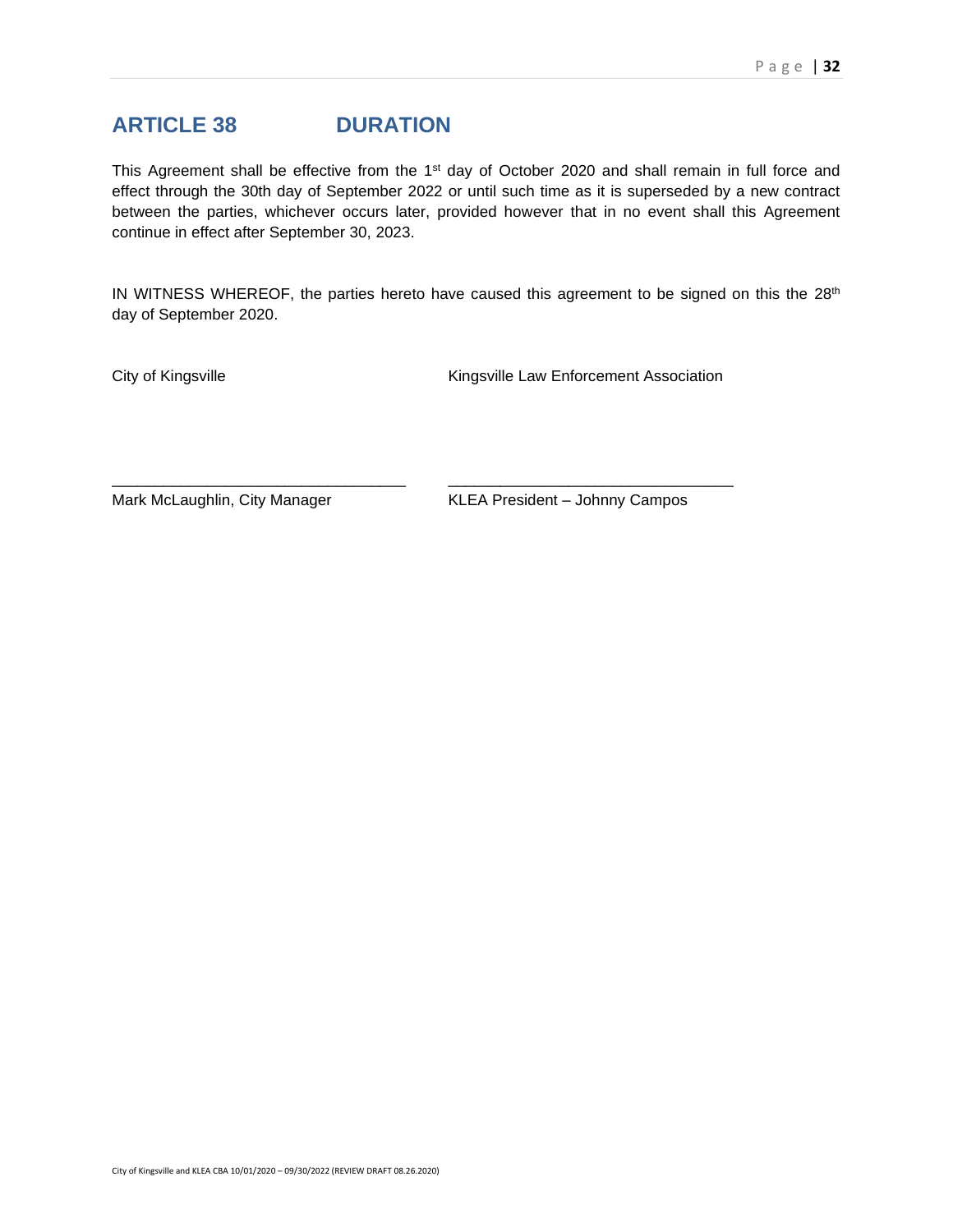### **APPENDIX A - WAGE SCHEDULE**

<span id="page-33-0"></span>

|                 |                    | FY 2020-2021 | FY 2021-2022 |
|-----------------|--------------------|--------------|--------------|
| PD2 Step A      | 0-24 months        | 19.41        | 20.00        |
| PD2 Step B      | 25-36 months       | 20.96        | 21.59        |
| PD2 Step C      | 37-59 months       | 21.74        | 22.39        |
| PD2 Step D      | 60-84 months       | 22.25        | 22.92        |
| PD2 Step E      | 85-120 months      | 22.72        | 23.40        |
| PD2 Step F      | $121 - 180$ months | 23.55        | 24.25        |
| PD2 Step G      | 181+ months        | 24.32        | 25.05        |
|                 |                    |              |              |
| PD <sub>3</sub> | Lieutenant         | 26.65        | 27.45        |
|                 |                    |              |              |
| PD4             | Captain            | 28.98        | 29.85        |
|                 |                    |              |              |
| PD <sub>5</sub> | Commander          | 33.12        | 34.11        |